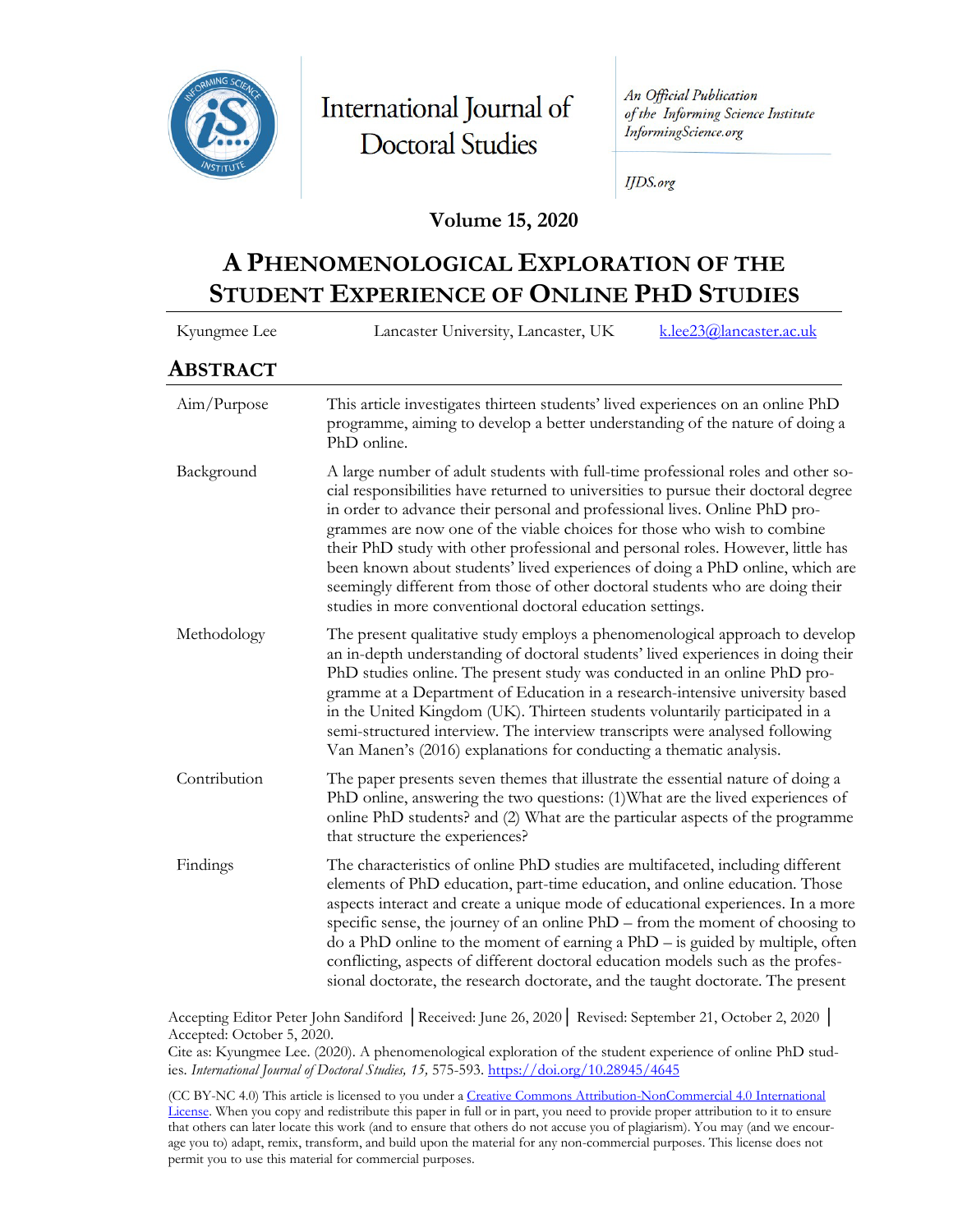|                                      | study demonstrates that experiential meanings of doing a PhD online are con-<br>structed by the dynamic interplay between the following six elements: PhDness,<br>onlineness, part-timeness, cohortness, practice-orientedness, and independence.<br>Throughout the long journey, students become better practitioners and more<br>independent researchers, engaging in multiple scholarly activities.                                                                                                                                                                                                                                                                                                                                    |  |
|--------------------------------------|-------------------------------------------------------------------------------------------------------------------------------------------------------------------------------------------------------------------------------------------------------------------------------------------------------------------------------------------------------------------------------------------------------------------------------------------------------------------------------------------------------------------------------------------------------------------------------------------------------------------------------------------------------------------------------------------------------------------------------------------|--|
| Recommendations<br>for Practitioners | It is essential to understand the unique characteristics and experiences of PhD<br>students who choose to pursue a PhD in online programmes. Based on the un-<br>derstanding, online doctoral educators can provide adequate academic supports<br>suitable for this particular group. The study findings highlight the importance of<br>supporting students' adjustment to a new learning environment at the beginning<br>of the programme and their transition from Part 1 to Part 2.                                                                                                                                                                                                                                                    |  |
| Recommendations<br>for Researchers   | It is crucial to develop a separate set of narratives about online PhD education.<br>Common assumptions drawn from our existing knowledge about more conven-<br>tional doctoral education are not readily applicable in this newly emerging<br>online education setting.                                                                                                                                                                                                                                                                                                                                                                                                                                                                  |  |
| Impact on Society                    | It is important for online PhD students and potential ones in the planning stage<br>to better understand the nature of doing a PhD online. Given the growing pop-<br>ularity of doctoral education, our findings based on the reflective narratives of<br>thirteen online PhD students in this paper can support their informed decision<br>and successful learning experiences.                                                                                                                                                                                                                                                                                                                                                          |  |
| Future Research                      | A comparative study can more closely examine similarities and differences<br>among diverse models of doctoral education to capture the uniqueness of<br>online PhD programmes. It is worthwhile to investigate students' experiences in<br>online PhD programmes in disciplines other than education. A more longitudi-<br>nal approach to following an entire journey of PhD students can be useful to<br>develop a more comprehensive and holistic understanding of an online PhD.<br>Some critical questions about students' scholarly identity that emerged from the<br>present study remain unanswered. A follow-up phenomenological research can<br>focus on the existential meanings of being a scholar to this group of students. |  |
| Keywords                             | online doctoral education, PhD programme, part-time doctoral student, cohort<br>community, supervision, scholarly identity, phenomenology                                                                                                                                                                                                                                                                                                                                                                                                                                                                                                                                                                                                 |  |

## **INTRODUCTION**

There has been a continuing growth of demand for doctoral education around the world in recent years. Many adults with full-time professional roles and other social responsibilities have returned to universities to pursue their doctoral degree in order to advance their personal and professional lives (Callejo-Pérez et al., 2011; Mirick & Wladkowski, 2020; Pearson et al., 2008). Subsequently, diverse formats of doctoral education have been set up in order to accommodate the increasing demand for part-time doctorates (Park, 2007). Online doctoral programmes, with a varying degree of taught elements, are now a viable and popular choice for those who wish to combine their doctoral studies with their professional and personal roles (M. Kung & Logan, 2014).

The nature of this online doctoral education is arguably different from that of more conventional doctoral education, especially in the European contexts. For example, conventional doctoral education is built around relatively private, often face-to-face, interactions between a supervisor and a supervisee. Such supervision tends to be given to support the development of specific research practice, in line with the expertise of supervisors and academic knowledge that contributes to specialist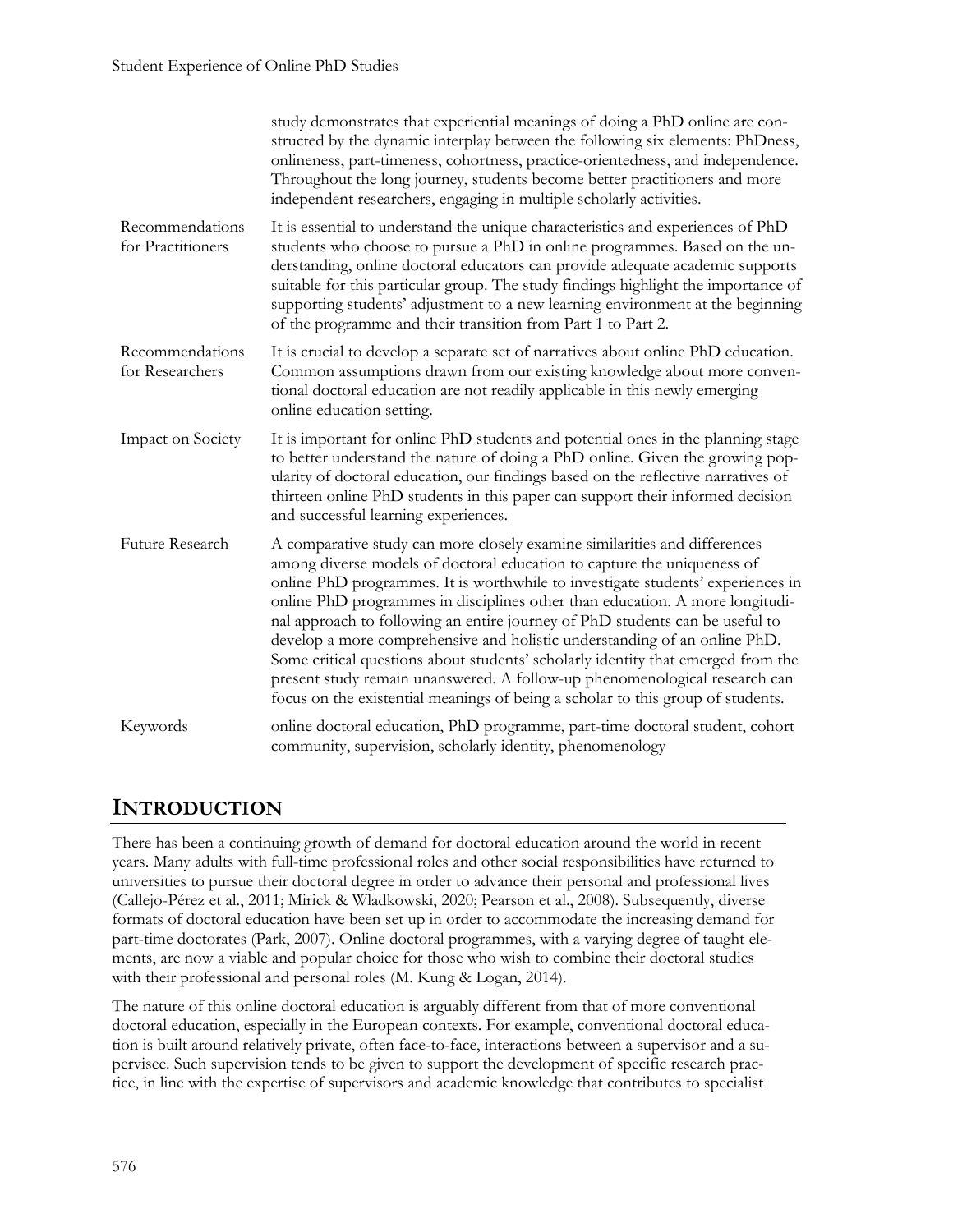disciplinary debates (A. Lee & Danby, 2012). Although there are research training and academic socialising opportunities offered to doctoral students at a department- and university-level, part-time doctoral students often find it inconvenient to participate in those voluntary, face-to-face day-time events. Thus, doctoral study, particularly for part-time students, is often considered a solitary process in conventional doctoral education contexts.

Online doctoral programmes usually employ a cohort system, offering social learning opportunities to an international cohort of twenty to thirty students. In order to accommodate the diverse needs of students from different countries and educational backgrounds, online programmes tend to focus on generic research skills and knowledge, which can be transferrable across various academic and professional contexts (Card et. al, 2016). The cohort completes a set of pre-selected learning activities and assignments with strict deadlines at the same pace. The learning activities in those programmes commonly promote group communications and collaborations among international cohort members (K. Lee, 2020). Thus, there are strong social and international elements in student learning. The cohort relationships are mediated by information and communication technologies, which makes online doctoral education uniquely different from other less conventional models of doctoral education with a cohort system; i.e., the taught doctorate in the European context or the two-phase doctorate (coursework-and-thesis) in the North American context that is built around face-to-face social interactions (Bao et al., 2018).

Online doctoral programmes are divided into ones that grant a traditional doctorate (i.e., Doctor of Philosophy) and those that offer a professional doctorate such as Doctor of Business Administration (DBA), Doctor of Education (EdD), and Doctor of Nursing Practice (DNP). Previous studies discuss meaningful differences between PhD education and professional doctoral education. For example, the expected outcome of professional doctoral education is to contribute to the development of a professional domain by generating practical knowledge and improving professional practices (Bao et al., 2018). On the other hand, PhD education emphasises creating original knowledge, contribution to a research domain, and developing a scholarly identity among doctoral students (Golde & Walker, 2006). Although such nuanced differences have never been fully captured in the literature of online doctoral education, it is essential to distinguish one from the other.

While there has been a noticeable growth in their number, the voices of online PhD students are still underrepresented in doctoral education literature. Their experiences of doing a PhD online have been under-researched. The complex nature of the phenomenon of 'being an online PhD student', shaped and structured by unique pedagogical approaches and characteristics in those programmes, have neither been thoroughly investigated nor reported. As Erica McWilliam (2012, xvii) exquisitely expresses in the following passage, there are both increasing demand for doctoral qualifications and growing doubt about the quality of higher education provisions:

For doctoral education, it is the best of times, it is the worst of times. It is the best of times, because a doctoral qualification is never more desirable than in an uncertain socio-economic climate, such as we are currently experiencing worldwide, when competition for well-paid, professional employment is fierce inside and outside academe, and when the habits of deep and sustained engagement in learning (and unlearning) are so crucial to full participation in a complex and fast-changing social world. Yet it is also the worst of times for doctoral education, with many higher and further education courses and programmes now suspect for over-promising and under-delivering on quality, rigour and relevance.

In this context, it is a crucial task of doctoral educators to closely and 'critically' investigate the essential structural aspects of the experiences of students in online PhD programmes – a relatively new, but increasingly popular, phenomenon. This paper is one of the first attempts of the present author to address this pressing need. I, as academic tutor teaching on an online PhD programme, will describe the unique characteristics of the programme – one of the most established and recognised online PhD programmes in the field of educational research, which has recruited and trained more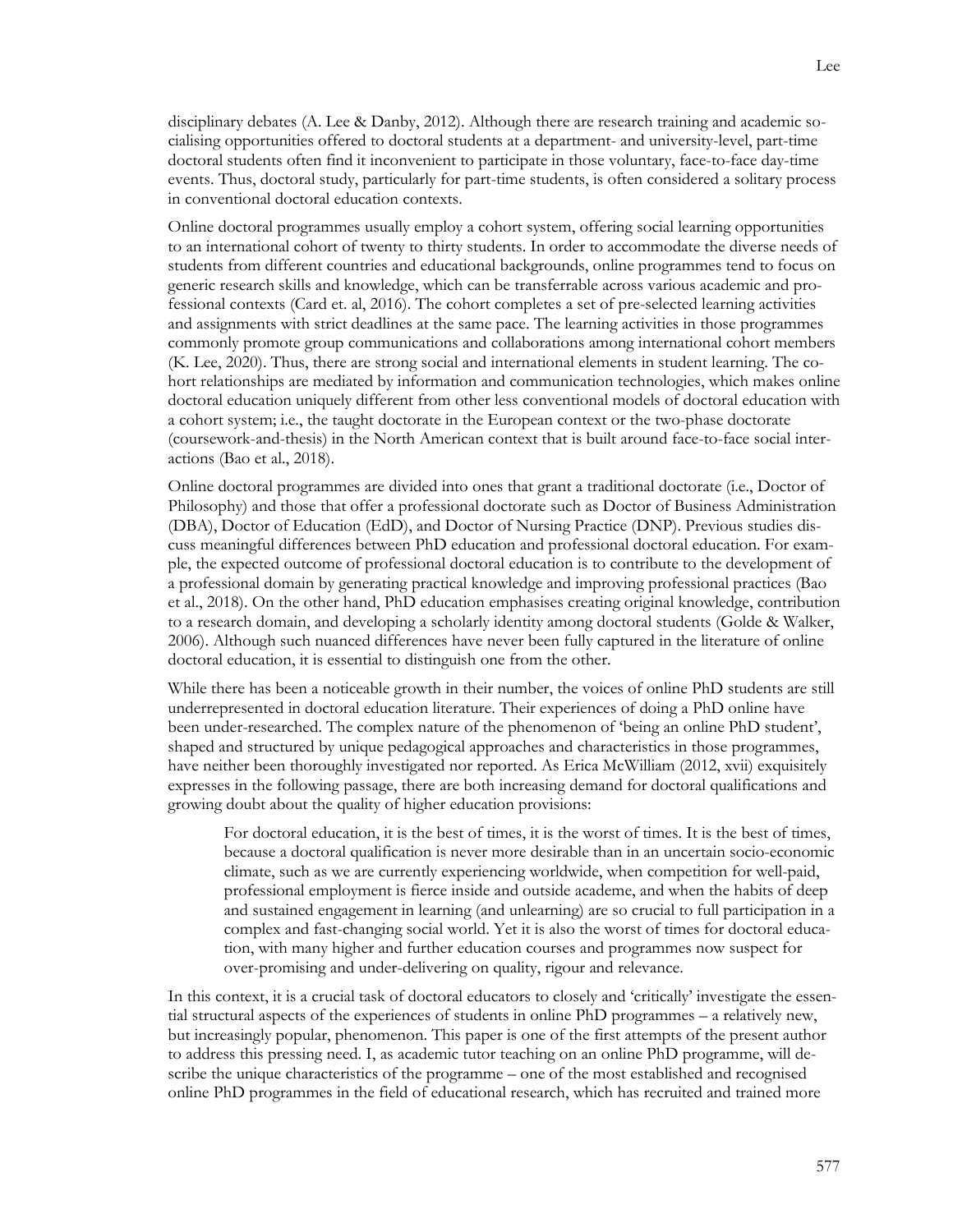than 400 students since its establishment in 2006. I will also report the results of our interview-based qualitative study that collected and analysed thirteen student participants' lived experiences of being and becoming an online PhD student and educational researcher in the focused programme. The overarching question 'What is the nature of doing a PhD online?' consists of the following two subquestions guided our inquiry:

- 1. What are the lived experiences of online PhD students?
- 2. What are the particular aspects of the programme that structure the experiences?

## **LITERATURE REVIEW**

A number of studies have investigated the nature of students' experiences in online doctoral programmes. For example, F. W. Kung (2017) demonstrates that online doctoral students generally perceive their programme positively regarding its convenience and accessibility. They also appreciated the international nature of the programme fostering multiculturalism. Despite the positive features, students find it challenging to effectively manage their learning at a distance from their university and peers, experiencing a lack of time and resources to dedicate to their studies. Bolliger and Halupa (2012) discover that there is a significant negative correlation between student satisfaction and anxiety in online doctoral programmes; in particular, students who feel anxious at the beginning of their studies tend to retain a similar level of anxiety throughout the programme. Kennedy and Gray (2016) also report a complex interplay of three pedagogical and emotional factors (i.e., a sense of progression, community interaction, and assignment feedback) that influences students' experiences with doing a doctorate online.

There has also been an ongoing research effort to develop a predictive model of student persistence and retention to better understand the characteristics of student experiences in online doctoral programmes (e.g., Ames et al., 2018; Byrd, 2016; Rockinson-Szapkiw et al., 2016; Terrell et al., 2012). One of the key findings shared by those studies is the importance of the social aspect of online doctoral studies; that is, a sense of isolation and a lack of interaction or support have been identified as significant factors in students' negative reaction to their studies. Another stream of studies has examined pedagogical strategies to improve the social aspect of online doctoral studies: for example, researchers have looked into an online support group (Denman et al., 2018), writing groups (Kozar & Lum, 2015), and nested communities in one programme (Berry, 2017); integrated synchronous office hours in an asynchronous module (Gibbons-Kunka, 2017); and a community of inquiry model (Effken, 2008) applied into the programme design.

Other studies have exclusively investigated online supervision and mentoring strategies during the thesis stage of the programmes (Gray & Crosta, 2019). These studies have all reported the challenging nature of developing effective supervision practice at a distance – both from students' and supervisors' perspectives, whilst stressing the importance of setting up positive mentoring relationships for student completion (e.g., Andrew, 2012; Berg, 2016; Kumar & Coe, 2017; Roumell & Bolliger, 2017). Erichsen et al. (2014) and Maor et al. (2016) both suggest that setting up a regular synchronous meeting would reduce students' feeling of isolation. Providing more personal, sensitive, and humane feedback can also prevent students from feeling isolated and demotivated (Bengtsen & Jensen, 2015). On the other hand, Nasiri and Mafakheri (2015) argue that supervisors need to support the development of students' independence and autonomy; Goodfellow (2014) further suggests that supervisors need to provide students with more opportunities to be prepared for and engaged in scholarly activities in broader academic communities.

As indicated previously, existing studies have either focused on the effect of selected pedagogical practice in online doctoral programmes or described students' experiences at a single moment of the programmes (for examples, see Candela et al., 2009; Kumar, 2014; Snelson et al., 2017). Despite the usefulness of specific pedagogical suggestions and detailed descriptions of effective practice in the literature, what is known to us tends to be small fractions of the whole of students' experiences of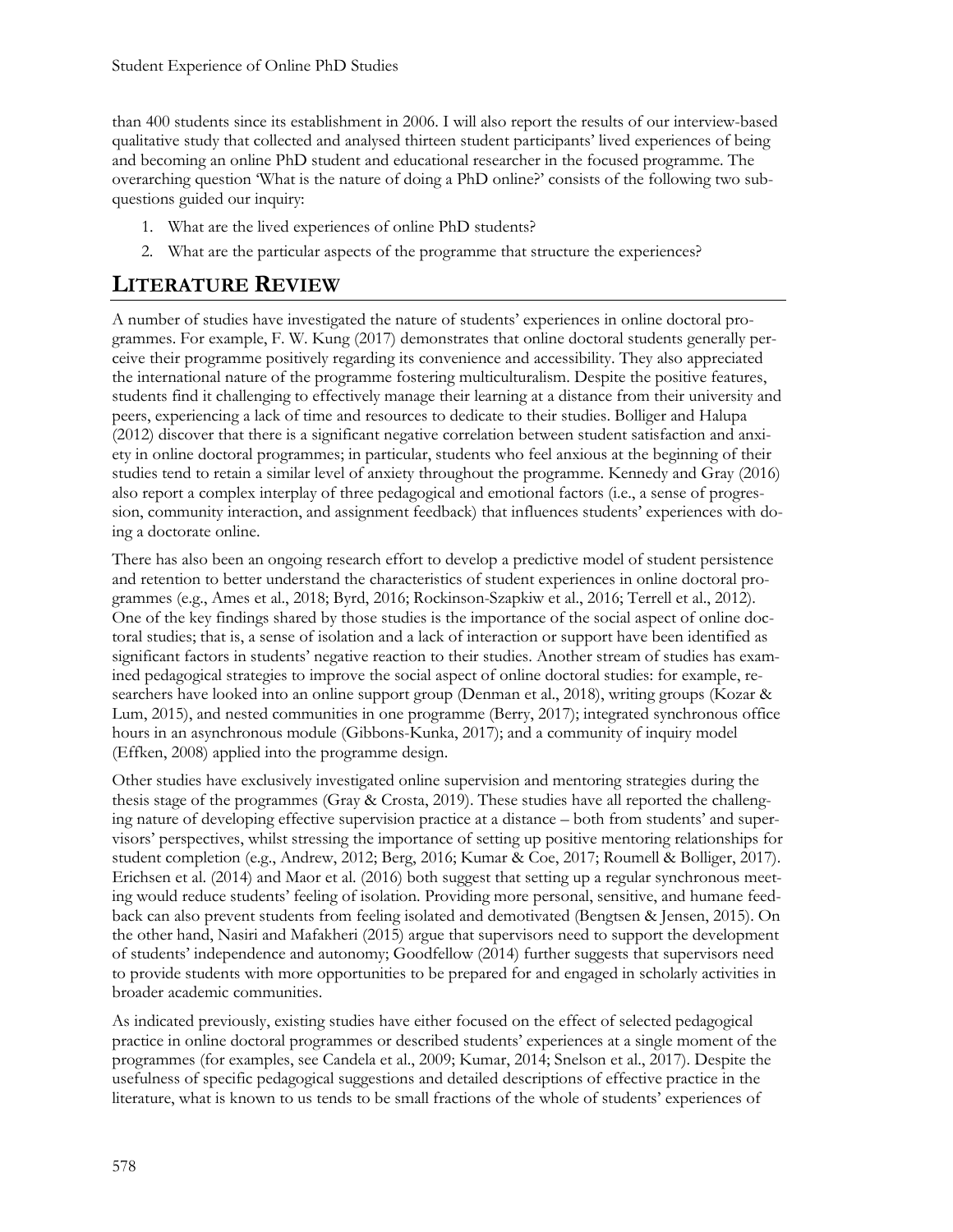doing a PhD online. Furthermore, most of the previous publications have been written in the contexts of the professional doctorate (e.g., DBA, EdD, DNP). This is mainly due to a small number of online doctoral programmes that grant PhD degrees compared to those granting professional doctorates. However, given the continuous growth in online PhD programmes (or blended PhD programmes with both online and face-to-face components), it is worthwhile to examine the unique nature of doing a PhD online.

Doing a PhD online is an increasingly popular phenomenon that has been under-researched. Our current understanding of online PhD studies is peripherally informed by the existing claims about online education, part-time education, and doctoral education – all relevant but not the same. Thus, doctoral educators need to put focused research attention to online PhD education to capture its uniqueness better. On the other hand, doing a PhD itself is a long journey, involving multiple learning stages with distinctive characteristics and requirements (Salter, 2019). Thus, it is crucial to employ a holistic perspective rather than focusing on particular moments of the journey. The present article, therefore, aims to provide a comprehensive narrative of doing a PhD online that effectively captures the essential nature of online PhD students' learning experiences from the beginning to the end.

### **RESEARCH APPROACH, CONTEXT, AND METHODS**

This qualitative study employs a phenomenological approach to develop an in-depth understanding of doctoral students' lived experiences in doing their PhD online. Phenomenology is an umbrella term referring to a theoretical perspective that focuses on the direct experiences of individuals rather than external and objective truth. Phenomenologists investigate a phenomenon from the subjective position of research participants who are 'there' in the phenomenon – who experience the phenomenon directly and make meanings out of their experiences consciously (Groenewald, 2004).

There are some differences among phenomenologists in terms of their conceptual and methodological approaches to grasping essential structures of human consciousness. For example, Husserl (1913) puts an exclusive emphasis on the first person's consciousness in terms of making meanings of one's experiences to the degree that he brackets the question of the existence of the natural world outside the first person's intentional consciousness. Heidegger (1962), on the other hand, argues that the essence of existence is being in the world and being with others; thus, the meaning of our lived experiences needs to be sought based on the 'thoughtfulness' to the relational existence. Merleau-Ponty (1945) further points out our consciousness is embodied in the natural world; thus, cannot be separated from our body and the world. Nevertheless, all phenomenologists agree with the social and cultural situatedness of human interactions and value the human consciousness as a source of interpretations of those actions (Cohen et al., 2017). All phenomenological research projects focus on understanding 'how' and 'why' participants' knowledge of a particular phenomenon and situation is constructed, which is primarily achieved by utilising qualitative research methods.

This study examines thirteen students' experiences in an online PhD programme, offered by a research-intensive university in the UK, in two academic phases. Part 1, the first two years of the programme, provides six pre-selected online modules, which are strategically designed to allow students to build on their professional experience to conduct educational research (see K. Lee, 2019, 2020, for more detail). An international cohort of around thirty students who are all experienced educators in diverse educational settings start the programme each January and take the six modules together in the same order. Part 1 also offers two annual residential meetings during which the cohort visits the university campus, meets each other, and participates in face-to-face research training sessions for a few days. Part 2 begins with each student submitting a research proposal (i.e., confirmation document) and seeking the institutional approval of their research ideas and plans. Once the proposal is approved, they conduct an independent thesis project with some support of an academic tutor assigned to them as a thesis supervisor. Students spend varying amounts of time to obtain a PhD; however, many complete this thesis phase in two to four years. Except for the two residentials organised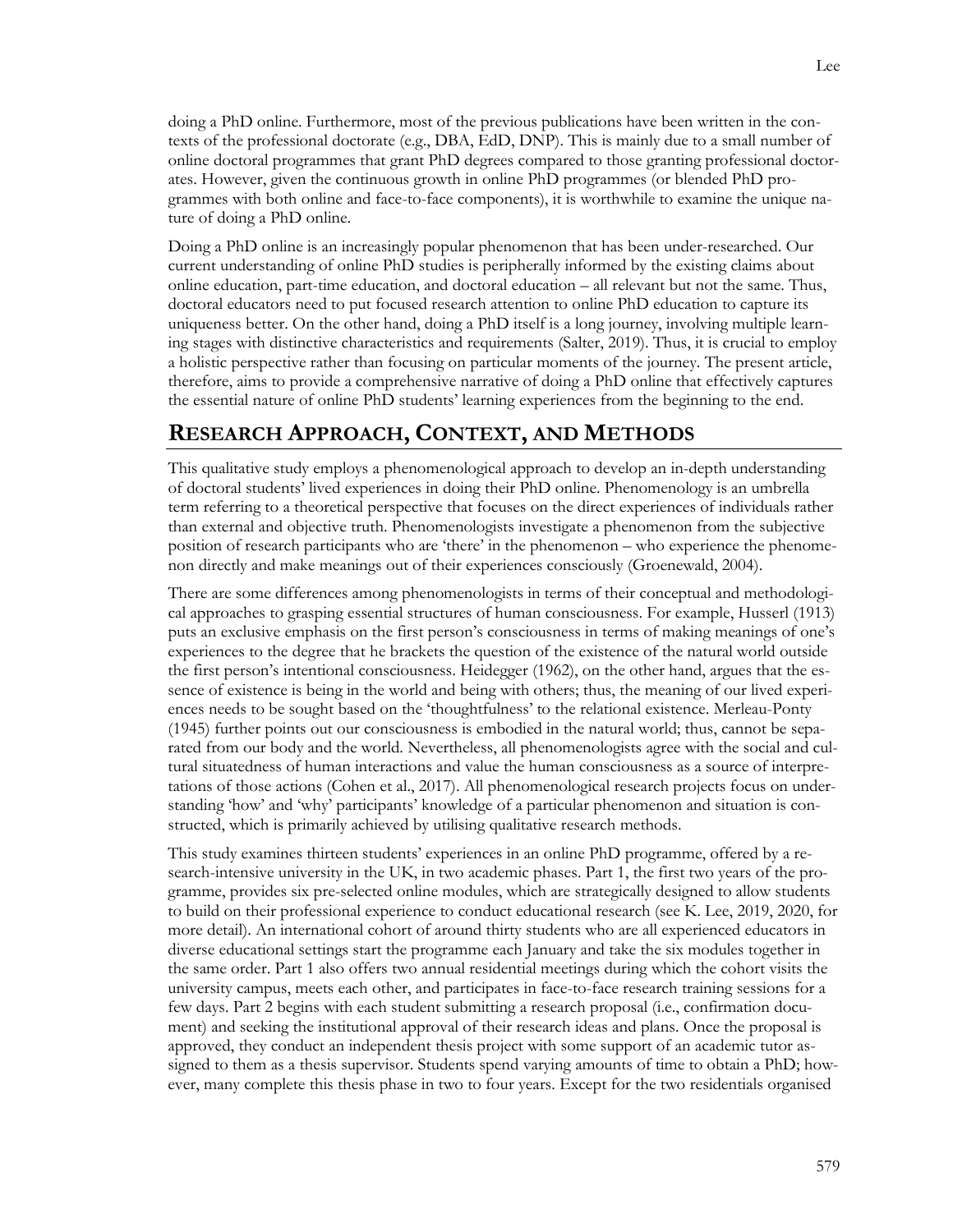during the first two years, these PhD students study fully online at a distance from the university and each other.

The ultimate aim of this phenomenological study is to construct a deeper meaning of being an online PhD student and subsequently becoming a researcher through participating in a focused online programme. This study mainly utilises the qualitative interview data collected from students who were close to the completion of Part 2 or had recently graduated from the programme. Thirteen students voluntarily participated in a semi-structured interview (see Table 1). Given that all participants were mature adults and experienced educators who were at the end of their PhD studies, potential ethical issues were assessed minimal. However, two researchers engaged in the data collection process, including the present author, were tutors on the programme. We possessed our own preconceptions about different aspects of the programme and the students' experiences, which could shape and direct the interview conversations in a particular way (we were also supervisors of three of the interview participants). Thus, a conscious decision was made to employ a doctoral assistant from a different programme (who was familiar with the focused programme but never directly involved in it) to conduct interviews on our behalf to minimalise the direct influences of our presence on the data.

| #              | Gender | Professional Roles    | Disciplinary Background    | Country<br>of Residence |
|----------------|--------|-----------------------|----------------------------|-------------------------|
| $\mathbf{1}$   | М      | Lecturer              | <b>Business</b>            | Iraq                    |
| $\overline{2}$ | М      | Lecturer              | Teacher Education          | UK                      |
| $\mathcal{E}$  | M      | Vocational Trainer    | English Language           | Saudi Arabia            |
| 4              | F      | Lecturer              | Law                        | UK                      |
| 5              | М      | Lecturer              | Human Resources Management | Ireland                 |
| 6              | F      | Lecturer              | Health Service Management  | Ireland                 |
|                | F      | Lecturer              | <b>Business Management</b> | Germany                 |
| 8              | М      | Lecturer              | Engineering                | Ireland                 |
| 9              | М      | Associate Professor   | Law                        | Hong Kong               |
| 10             | М      | Vocational Trainer    | Sociology                  | Belgium                 |
| 11             | М      | Professional Engineer | Engineering                | Vietnam                 |
| 12             | M      | Learning Technologist | Language and Music         | UK                      |
| 13             | М      | Lecturer              | Psychology and English     | Japan                   |

**Table 1. Interview participants**

Research outcomes can never be detached from researchers' taken-for-granted assumptions of the researched phenomenon since all researchers walk into their research with their presuppositions and bias (Hammersley, 2000). Nevertheless, we still hoped to follow Husserl's exhortation to '"put the world in brackets" or free ourselves from our usual ways of perceiving the world' (Cohen, Manion, & Morrison, 2017, p. 21) by distancing ourselves from the moments of collecting stories. Seven openended questions were designed to help participants to recollect their memories and reflect on them in chronological order (from Part 1 to Part 2). The interview questions included the following: 'Can you please tell me about yourself, your academic background, and research interests?'; 'Can you please tell me about your experiences in Part 1?'; 'Can you please tell me about your experiences in Part 2 so far?'; 'Why and how did you choose to do your doctoral study online?'; and 'What does being an online doctoral student mean to you?'. When participants struggled to dive deeper into their reflective narratives, sub-questions that include specific prompts (e.g., the first week on the programmes, particular challenges in Part 2, communication methods with supervisor) were further provided.

Before the doctoral assistant embarked the first interviews, we ran two mock interviews with her to make sure that she became familiarised with the interview protocol and obtained the necessary interview skills. Once she completed the first two interviews, we listened to the recordings with her and provided her with further feedback so that she could improve the quality of subsequent interviews. Despite some shortcomings, we were generally satisfied with the quality of the collected data. We saw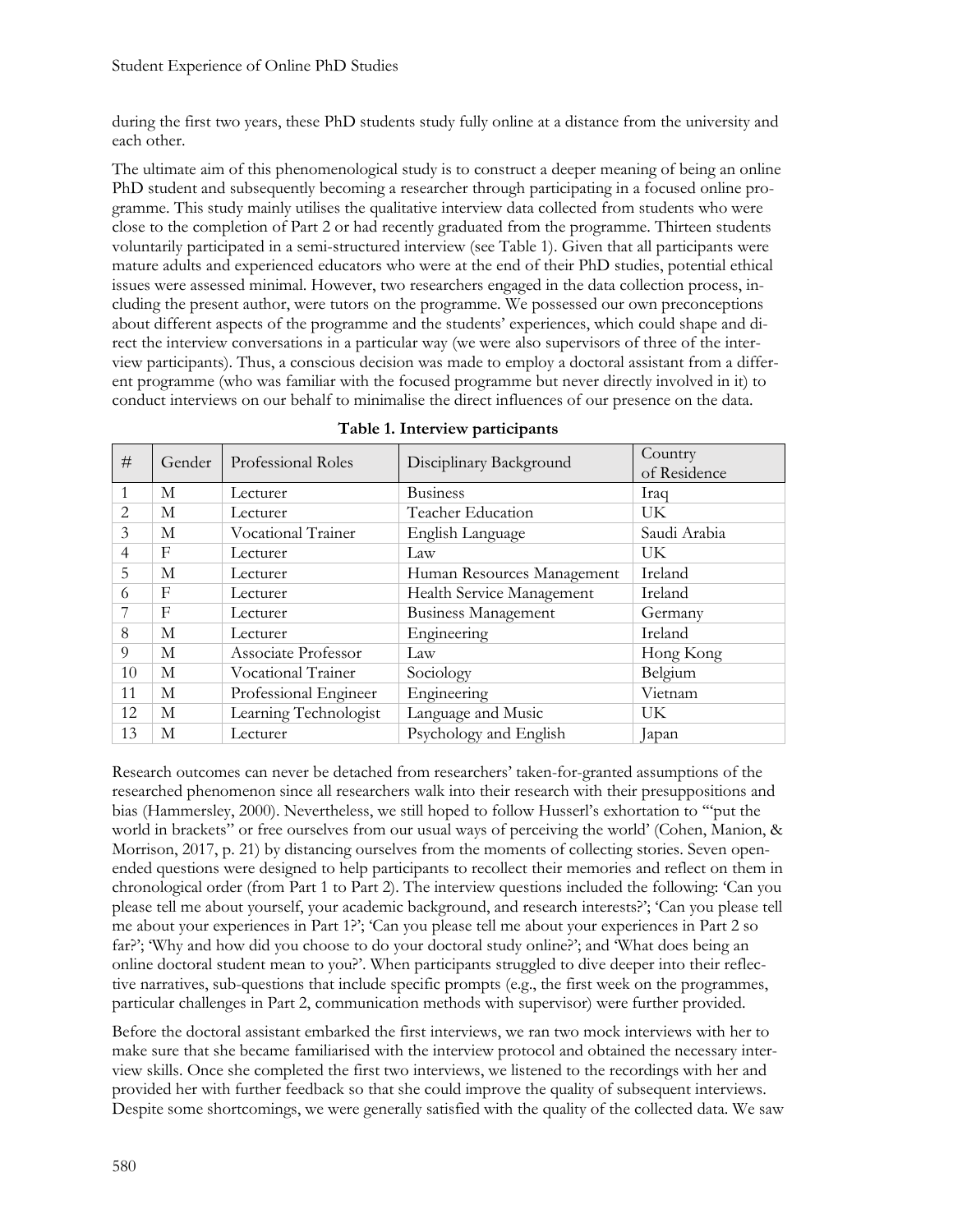greater openness in participants' utterances to our doctoral assistant (their fellow student) rather than to us (their supervisors), which also helped us to listen to them, not from our usual perspectives, but theirs. Due to the geographical distance of the participants from the programme, all interviews were conducted online using Skype (except for one face-to-face interview) and lasted about an hour.

All audio-recordings were transcribed and analysed following Van Manen's (2016, p. 79) explanations for conducting a thematic analysis. Van Manen defines phenomenological themes as "the structures of experiences … the experiential structures that make up the experience". After collecting a set of participants' experiential accounts of the focused phenomenon, he suggests mining meaning from them by reading over the collection. Phenomenologists can take three approaches toward uncovering thematic aspects of the phenomenon: the wholistic reading approach, the selective reading approach, and the detailed reading approach. Although the three approaches are not suggested as sequential steps, I, the present author, utilised them as steps in our analysis in parallel with Corbin and Strauss' (2015) three coding steps involving open coding, axial coding, and selective coding.

Firstly, each interview transcript was broken down into a series of meaningful units of analysis – paragraphs answering each of the seven interview questions. I did open coding on each broken-down unit, and initial codes were identified and named by highlighting meaningful phrases on the printed interview transcripts. I also made notes on margins of the transcripts about potential meanings emerging from those highlighted phrases. Here, I asked Van Manen's (2016) question for *the wholistic reading approach* of 'what sententious phrase may capture the fundamental meaning or main significance of the text as a whole.' The second round of reading (and axial coding) was undertaken, and the codes were more carefully examined, compared, and categorised at this stage to draw more concrete meanings from them. Another attempt was made to select and highlight statements that stand out in the interview transcripts by asking Van Manen's question for *the selective reading approach* of 'what statements(s) or phrase(s) seem particularly essential or revealing about the phenomenon or experience being described?'. Initial themes were constructed as a result.

Finally, I conducted selective coding by applying Van Manen's *detailed reading approach* to re-reading those previously highlighted sentences. By asking 'what does this sentence or sentences cluster reveal about the phenomenon or experience being described?', I tried to better organise and structure the meanings of the phenomenon. I reviewed the initial themes and determined essential themes (opposite to incidental themes in Van Manen, 2016, p. 106). In other words, particular effort has been made to capture the essence of online PhD studies by comparing and contrasting them with the relevant format of doctoral studies with the characteristics of being 'programmed', 'part-time', 'professional' and so on. I then composed our thematic statements and descriptions that answer our subquestions: 'How do doctoral students make sense of their experiences in an online PhD programme?' and 'What are the essential aspects of the programme that structure and shape students' experiences?'. This writing was shared with the interview participants and colleagues in the programme for member-checking purposes (Creswell, 2014). I received useful comments and suggestions that contributed to enhancing the 'trustworthiness' of the research outcomes (Lincoln & Guba, 1985).

#### **RESULTS**

This section presents seven themes that illustrate the essential nature of doing a PhD online, answering the two questions: 'What are the lived experiences of online PhD students? and 'What are the particular aspects of the programme that structure the experiences?'. In order to achieve Van Manen's (2016) well-articulated aim of phenomenological research, the themes are written using the reflective narratives of the research participants (i.e., voices of online doctoral students):

to transform lived experiences into a textual expression of its essence—in such a way that the effect of the text is at once a reflexive re-living and a reflective appropriation of something meaningful: a notion by which a reader is powerfully animated in his or her own lived experiences. (p. 36)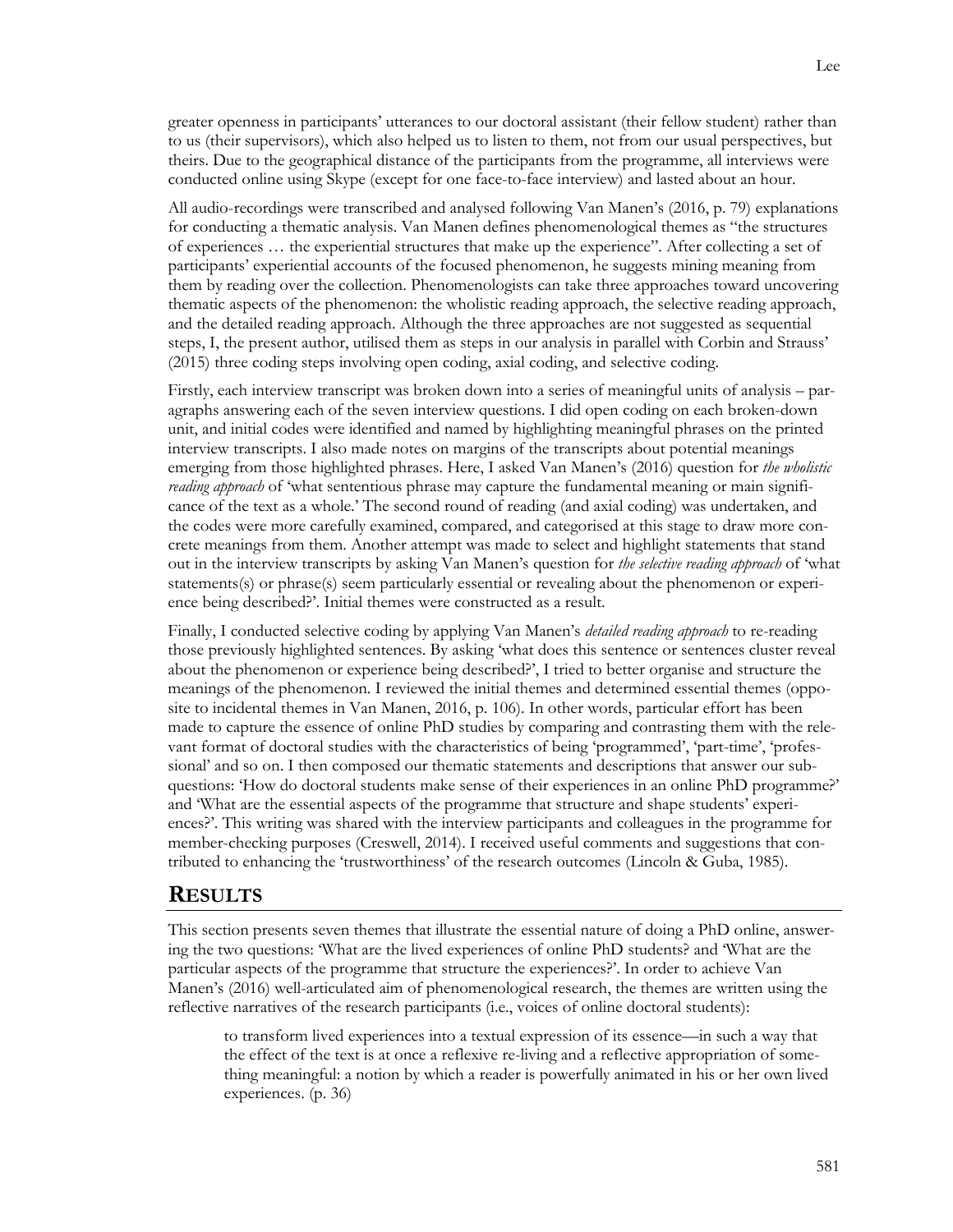## EARNING A PHD, NOT A PROFESSIONAL DOCTORATE

As Participant 7 clearly puts it, 'it needed to be a PhD. [My] university wouldn't really appreciate [an] EdD'. Table 1 shows that nine participants have a career established in higher education contexts as an academic and that 'PhD' is one of the essential criteria for their choice of where and what to study. Participant 5 (Lecturer in Human Resources Management) explains his motivation for pursuing a PhD degree as follows:

I have a master's degree and I'm employed in, it's not a university, it's an institute of technology. So, we're much more focused on practical teaching and preparing people for employment … [however,] the higher education landscape in Ireland is changing. And I felt that if I didn't have a PhD, any ambitions I might have to progress … I wouldn't be able to realise. I also felt that what the [institutional] system is trying to do for students, is becoming less employment-focused … So, in order to be fairer to students, I need to be PhD qualified, if that makes sense. So, I felt it was something I needed to do.

The necessity of earning a PhD, for enabling career advancement or being better qualified for the current job, is one of the shared themes presented in most interview transcripts. Such necessity tends to be closely linked to a strong sense of a deficit in their current qualification and a relatively weak sense of self-confidence as a proper academic. That is, the research participants chose the focused programme with a clear and rather instrumental goal to gain the PhD qualification required for their career progression and the increased sense of self-legitimacy as a qualified member of their current professional community. I can hear an instrumental value of a PhD from Participant 10 from a 'careers perspective' (Vocational Trainer from Belgium):

I ended up working in the education sector, even though I didn't have any academic background in that. In 2009, I thought it might be better to deepen my profile in the education sector a little bit. Because in development corporation settings, competition is very high and the [stronger] background you have also academically is clearly helpful … [B]ecause it was mainly from a careers perspective so that stopping and then doing three or four years fulltime study is really not an option. So that's when I came up with that programme.

## SHAPING A PHD CONVENIENTLY AROUND EXISTING LIFE

As participant 10 hinted in the above excerpt, in order to satisfy their thirst for a PhD degree but without sacrificing their already-established professional roles and geographically-bounded personal lives, this group of students searched for a convenient path.

I was looking for a convenient distance-based kind of programme which would not require me to enrol full-time. So that influenced my choice greatly. Besides that, I wanted a programme which would be easy for me to manage where data collection and everything would be easier for me, within my setting. And therefore, you know, research in higher education was appropriate. I found it appropriate because I work in higher education, and it would be easy to access data. (Participant 1, Lecturer in Business)

The participants conceptualised the convenience in two distinctive senses: (i) easy access to an educational opportunity, and (ii) easy access to a research opportunity. The participants in this study prioritise their professional identity as a full-time educator to their student identity as a part-time PhD student. In addition, none of them can be considered local in terms of their geographical distance from the university. In fact, nine of them are internationally located, but educational relocation (common in conventional PhD programmes with a growing number of incoming international students) is not at all their interest. That is, a PhD needs to be shaped conveniently around their more critical professional situations and physical boundaries.

The participants also pragmatically chose 'education' as the subject of their PhD studies. Participant 8's (Lecturer in Engineering) comment, 'no one can do a PhD in Engineering at a distance', suggests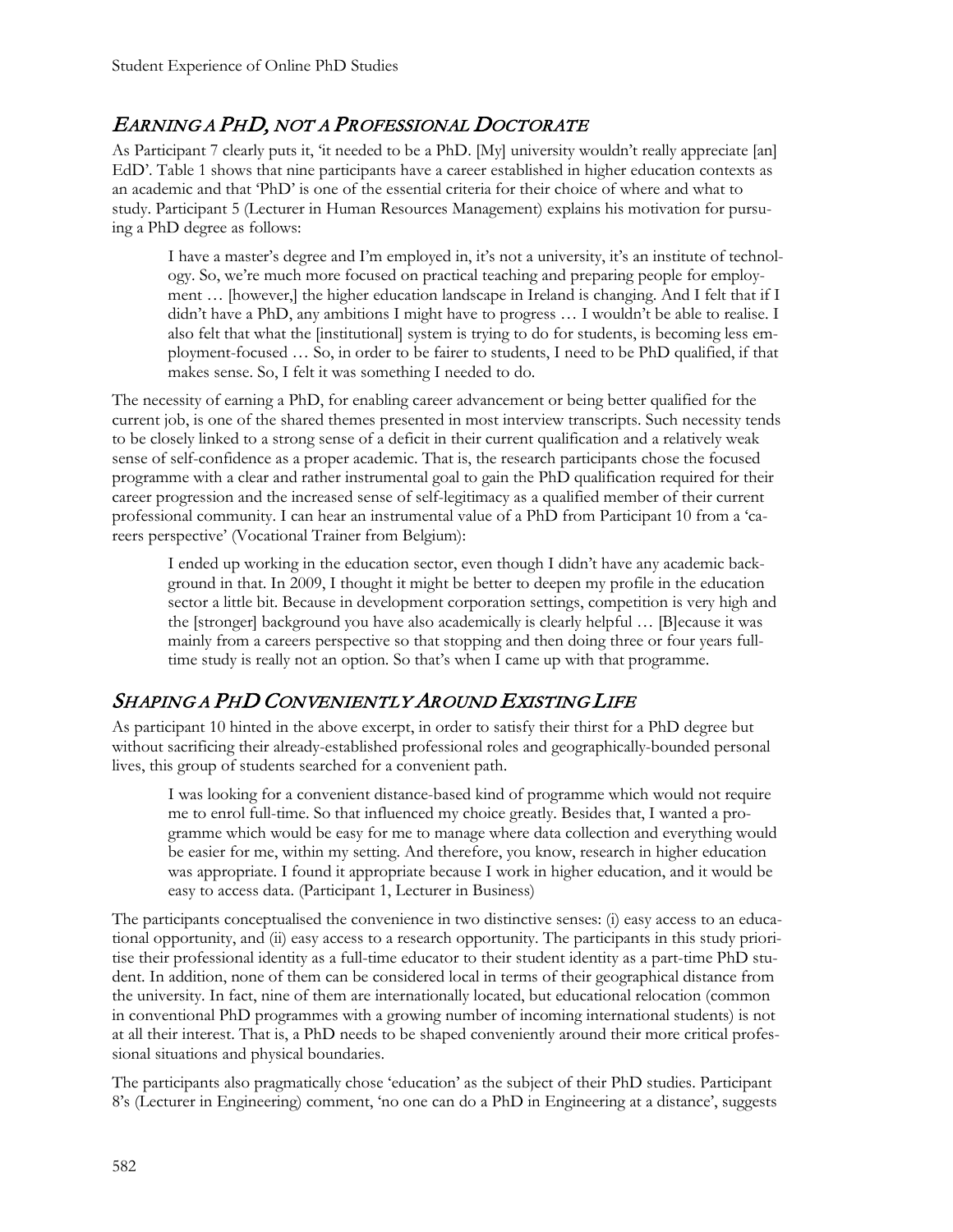that he chose to do a PhD in education because doing a PhD in Engineering (his original discipline) online was not a possible option. Moreover, he thought it would be convenient to conduct PhD research within his professional setting. As Participant 1 notes above, since they are already working in educational sectors, they can easily collect data for educational research from their classroom, for example. These convenience-focused narratives demonstrate the participants' pragmatic approach to their PhD studies, which corresponds to the entry requirement of the focused programme. To be accepted to the programme, all candidates need to have considerable experiences as an educational professional and currently engage with educational practice, which can inform their PhD research. Candidates need to have a Masters' level of research knowledge, regardless of the discipline of the study.

Most participants, despite their current engagement with the education PhD, indicate that they neither plan to become an educational researcher nor teach in the field of education. Instead, they seem to have an established sense of belonging to their original field in which they were initially trained as an undergraduate and they are currently teaching (e.g., Law, Business, Engineering). These convenience-oriented narratives about PhD studies sound somewhat alien to those who engage in conventional PhD education—at least to the present author who was trained in a traditional PhD programme as a full-time student. I earned a BA and MA in education before embarking our PhD study, and I chose education as the discipline of my genuine interest and permanent home. I even moved my entire life, from South Korea to Canada for my PhD study. Nevertheless, most participants successfully conceal the instrumental motivation of their study and construct a more convincing and acceptable narrative about their choice of education PhD by highlighting the relevance of their PhD study to their practice. Participant 4 (Lecturer in Law) mentions:

I've come from practice; I've come very much from the focus of teaching and education. And so therefore for me, I probably have much more interest, and it's much more directly relevant to me in my current context, to be studying the education side of it.

### COPING WITH A PHD LEVEL OF ACADEMIC CHALLENGES

Although the participants did not explicitly mention it, our interpretation suggests that they initially had a rather inaccurate perception or limited understanding of online PhD studies, which they assumed is less academic, and so easier than conventional PhD studies. Such perception is closely linked with their previous comments about the convenient and practice-oriented nature of online PhD studies. However, shortly after their study began, the participants were shocked by the 'incomprehensibility of PhD-level readings' (Participant 2, Lecturer in Teacher Education). In the focused programme, the first module introduces a philosophical foundation and debates in educational research (i.e., positivist-interpretive research paradigms in social sciences). The first few readings include research jargon, such as epistemology, ontology, and axiology, which can be quite difficult for those without relevant background knowledge.

For the module assignment, students plan and conduct an empirical research project and write a 5,500 word-long research report (throughout Part 1, students are required to conduct at least three empirical studies before planning their thesis project). Although the programme encourages students to research their professional practice and context, it also emphasises a critical engagement with educational theories and an original contribution to knowledge in the field. Final module assignments are expected to be publishable quality, following the university's PhD examination regulation:

A successful candidate for a doctoral degree shall show convincing evidence of the capacity to pursue scholarly research or scholarship in his or her field of study ... The results of this research shall then be embodied in a thesis which makes an original contribution to knowledge, and the completed thesis must contain material of a standard appropriate for scholarly publication.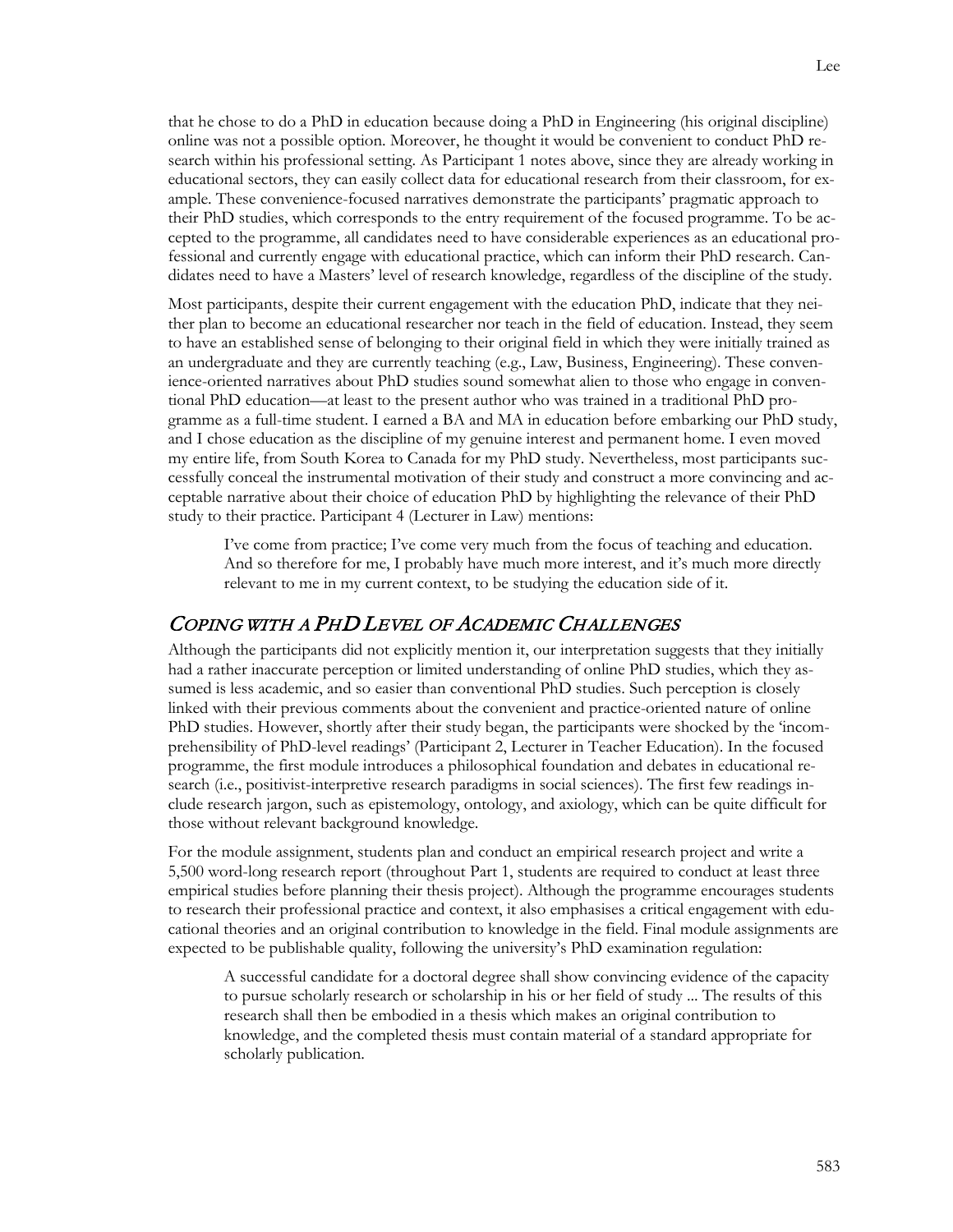After the realisation of the expected high standard, the participants re-examined their previous expectation toward the programme and themselves. Subsequently, many felt uncertain about their capability to pursue a PhD. This is also a moment for many to realise that they do not have a masters' level of knowledge in education and related disciplines in social sciences. Negative emotions caused by this initial shock are evident across all interview transcripts. For example, Participant 6 (Lecturer in Health Service Management) says she felt intimidated:

You're not sure about your level; you're not sure what the level of other people is ... I did not have a background in education, and I didn't have a background in sociology or philosophy. I'd never done art or humanities before … there were quite intense discussions about epistemology and ontology and for me, this was just incredibly intimidating … you just have to read and learn, you know, all that. And also, just I suppose to learn to not be intimidated by some of those people online.

Participant 9 (Associate Profession in Law) similarly says he had a sense of insecurity:

I think we all had this sense of insecurity about whether we'd be able to get to grips with what ... you know, I'm a lawyer so this is an entirely new discipline, and whether we'd be able to reach the standard. And so, I think really the main feeling, the negative feeling was the feeling of insecurity … that's the major question on our mind: 'would I be able to complete the assignment to a satisfactory standard?' … So those were the major challenges.

A stark contrast between the high confidence in their professional roles and a lack of confidence in their academic capability is observed in most participants' narratives. This situation is rather ironic given how certain they were about choosing to do a PhD rather than EdD, for example. The perceived difficulty of PhD-level studies is not at all surprising. What is actually surprising is, however, that many of them were not ready for it (or did not fully expect it). It further confirms that the choice of online PhD was, to a large extent, driven by their instrumental or extrinsic motivation rather than genuine scholarly interests in educational research. Thus, this initial shock seems like a necessary process that students need to go through to re-examine and re-adjust their original attitudes toward doing a PhD online, and consequently, to better cope with the PhD level of academic challenges. In retrospect, the realisation of the PhD-ness was useful to make students 'wake up from a dream' and 'become alert' (Participant 9, Learning Technologist).

# DOING A PHD TOGETHER AS A COHORT

The participants found it challenging to familiarise themselves not only with PhD-level of learning content but with the networked learning ethos of the programme. The focused programme is designed based on principles of networked learning and collaborative learning, putting a strong emphasis on the cohort as a learning community. Throughout Part 1, there are multiple social learning activities that students as a cohort are required to engage with—including cohort discussion, group presentations, and peer reviews. Such cohortness is one of the essential characteristics and is often referred to as the best strength of the programme. Some students genuinely enjoyed the social side of their learning experiences and were excited about meeting new people from different countries and supporting each other's academic success as a cohort community. Participant 12 (Learning Technologist) stated such feelings as follows:

Certainly, in Part 1, the sense of community aspect was great. I think we all benefited from learning as a group, and we had a lot of conversations around the value of learning together in a group because it really helped to keep you focused, keep you engaged. That's one of the key aspects of what I was looking for in a doctoral programme.

That strong sense of community seems to be the key for most students to overcome the initial shock and uncertainty. Especially when they start sharing their emotions, they realise that they are not alone feeling in that way (see K. Lee, 2020, for more detail). Although there is general consent about the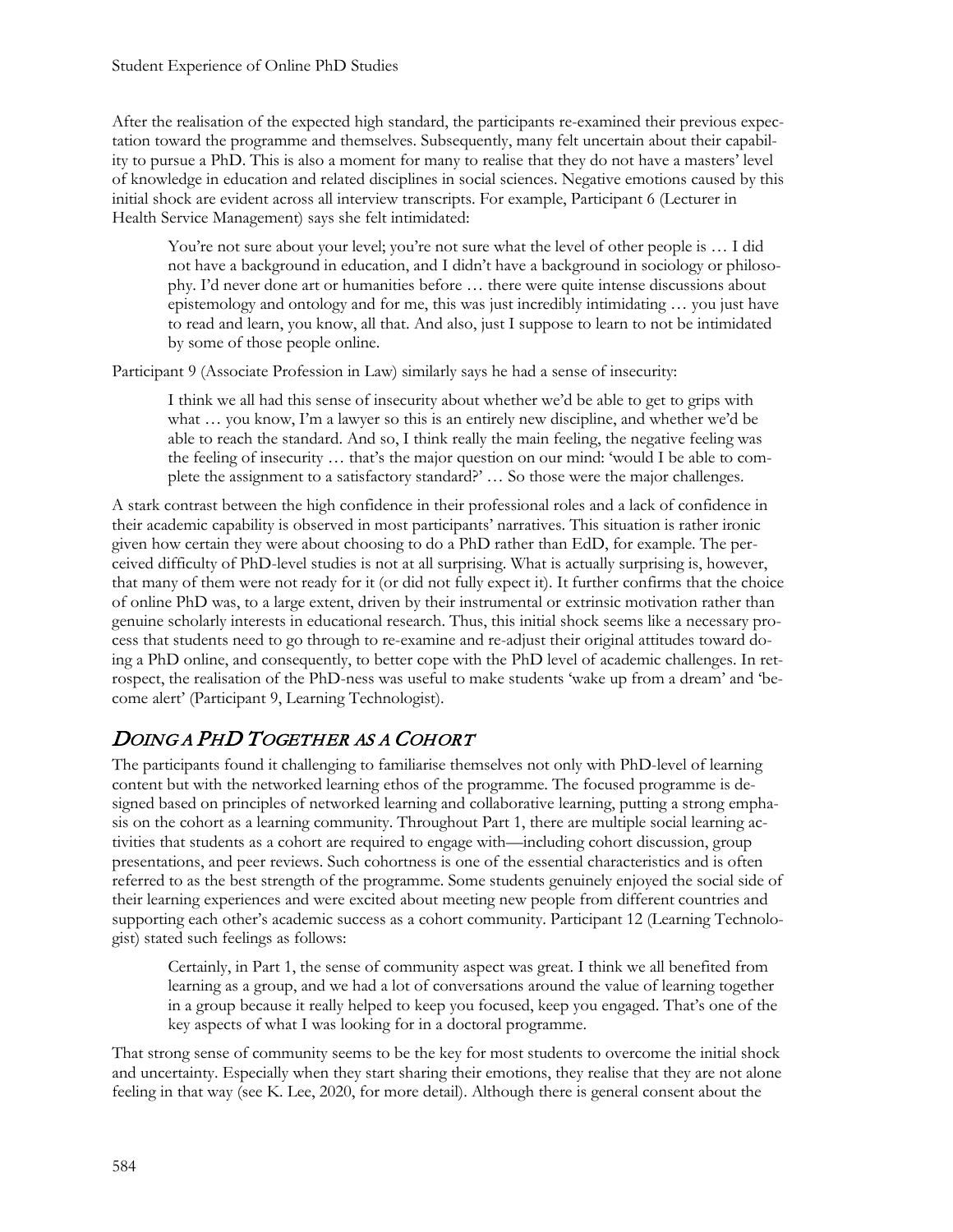benefit of having a strong cohort community, it does not necessarily mean that students find it easy to engage with networked learning activities. Although students are all experienced educators with a multi-year history of teaching and learning, the idea of networked learning seems to be relatively new to most of them. Even though the networked learning approach is relatively common across different online learning contexts (K. Lee, 2018), most participants in this study did not have any previous experience of online or distance learning (except for two who had done their master's online). They find establishing the social connections and performing the collaborative tasks challenging and burdening at the beginning of the programme. Participant 13 (Lecturer in Psychology and English) explains as follows:

The first module was evil, mainly because you had no real idea of what to do with these forums, and you don't know anybody. So it was a very, very strange experience … Personally for me, as much as I like using technology, yet I'm not a social media type person … I'm aware of all these technologies, and I know about them; but I just, I don't like to use them. I'm a more analogue person when it comes to social interactions. So that aspect of it was really, really difficult for me.

Familiarising themselves with the new ways of learning while testing out their own ability to pursue a PhD level study is a stressful task to these part-time students who returned to the university after a long study break with a full-time job and other social responsibilities. A lack of time in a more physical sense has exacerbated the perceived difficulty and unfamiliarity of the new way of living, according to Participant 4 (Lecturer in Law):

Keeping on top of those, like reading, keeping on top of those deadlines, and with the assessments as well … That's where you felt the pressure. Especially when you were encountering things that were new, unfamiliar, difficult … there were some articles that we read where I think the reaction was like, 'what?' And we had to read it several times to get there. I mean really it was only just about balancing PhD work and work-work. Because I get, you know, I get very little time formally at work that recognises this ... So really just balancing all of that.

#### BECOMING A BETTER PRACTITIONER

While the participants moved through the taught part of the programme, the initial shock and uncertainty toward the overwhelming idea of the PhD level were gradually dissolved. This PhD programme, structured around six modules with a series of carefully designed learning activities and supported by tutors and peers, allows students to focus on one small task, with a manageable size, at a time. By the time they completed the first three modules (at the end of the first year), most students became confident and comfortable with the new ways of studying, working, and living as an online PhD student. And subsequently, they have found pleasure in learning, researching, and engaging in academic discussion. Participant 5 (Lecturer in Human Resources Management) explains as follows:

I got to use parts of my brain that I hadn't used in decades. I loved it. I loved reading something and wondering … It made me a lot more curious. So Part 1 is great for that. I did like the group of modules we were asked to do as well. I looked forward, this will sound crazy, but I looked forward to coming to my office after the children had gone to bed, for two or three hours. I used to get up early in the morning at five o'clock and six o'clock to do a few hours. I've never done that before, and it wasn't because I had a deadline. I was actually really enjoying this.

During Part 1, each student conducts five different research projects that investigate various aspects of their educational practice and institutional context as module assignments. These research experiences naturally lead to meaningful reflection on and change in their long-established pedagogical be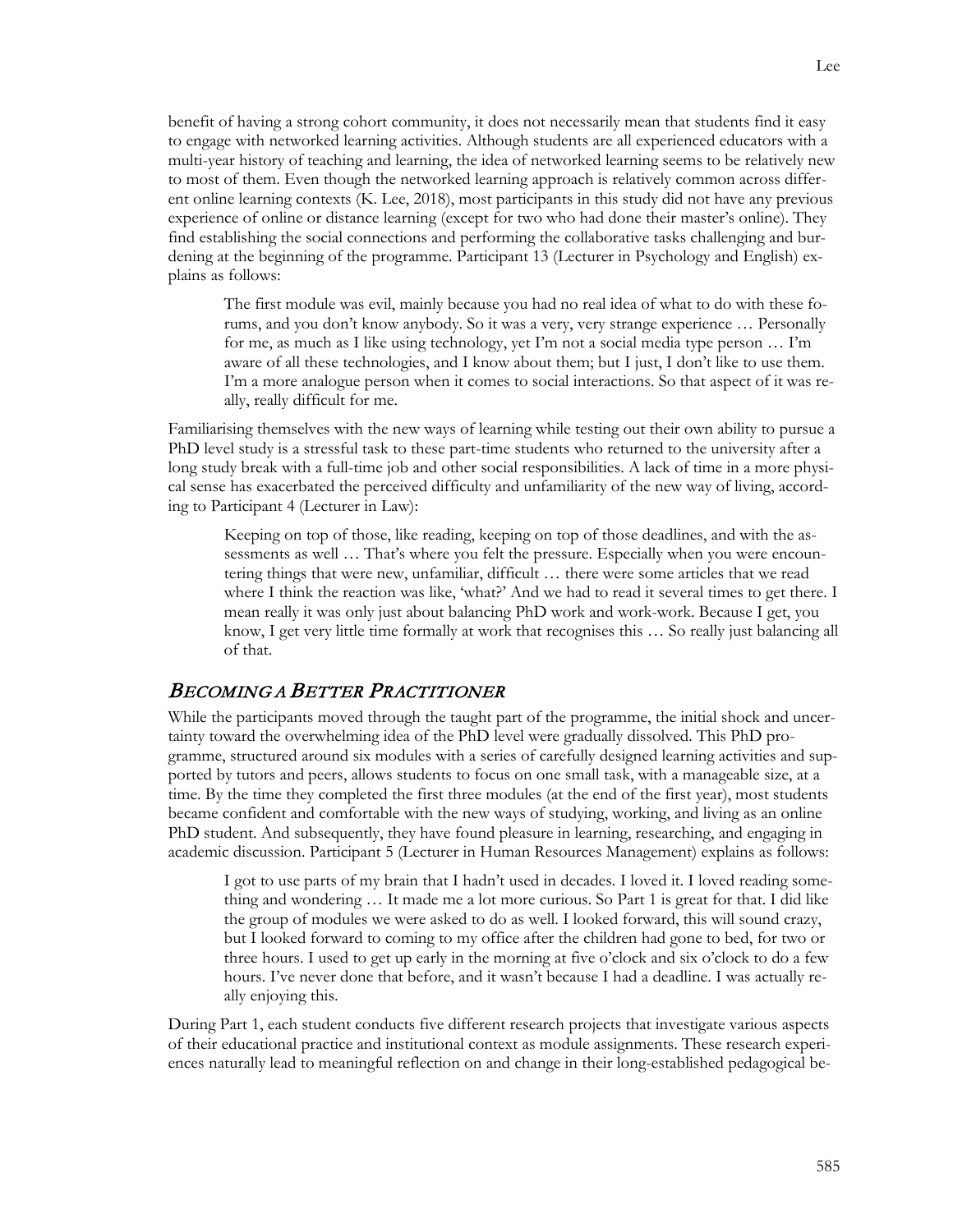lief and practice. Linking back to the practice-oriented research agenda shared by this group of students, many argue that doing a PhD has made them a better educator after all. Participant 4 (Lecturer in Law) notes this feeling as follows:

You will have those little moments where you read something ... And you think, that is really stimulating and challenging. And I'm so glad I'm doing this because otherwise I'd be a drudge, you know doing my job day in day out … I think I'm much better at supervising undergraduate and postgraduate students. I'm so much more used to them than I was before that. I think that gives me a lot of pleasure as well. This is making me do my job better.

Although a cohort takes the same modules in the same order, students' research topics and their methodological and theoretical choices made to examine the topics are widely varied. This is mainly because the programme encourages students to conduct practice-oriented research in their own pedagogical context, creating new knowledge relevant to themselves. The fact that students are simultaneously working and studying makes such a practice-and-research nexus possible. In addition, those six modules are taught by different academics with a range of scholarly interests, approaches, and expertise, which further supports each student's authentic learning experience situated in their real-life context. In doing so, students improve both academic knowledge and professional practice and ultimately find 'real pleasure in it' (Participant 4).

Part 1 really gave you a good opportunity to explore different methodologies. That was also really important because I didn't really know anything about that at the start. So the opportunity to use different methodologies in different modules was really helpful. That gave me a really good grounding for Part 2 and helped me make a much more informed choice of methodology for Part 2 ... having spoken to PhD students at other universities where you don't have that modular approach, they just don't get anywhere that sort of choice. (Participant 12, Learning Technologist)

### BECOMING AN INDEPENDENT RESEARCHER

In Part 1, different aspects of the taught part of the programme interact with each other, creating unique learning and research experiences. The participants enjoyed receiving structured support not only from module tutors but from peers:

One of the bits that has been particularly valuable has been the peer assignment marking, where you give one another feedback. So being engaged in the assessment process and feeling empowered to give feedback to peers. It's a very good experience. (Participant 2, Lecturer Teacher Education)

While progressing their Part 1 study, based on the 'repetitive' modular activities as a cohort (Participant 2), the participants developed a shared meaning of doing an online PhD, which can be summarised as being social and structured. When they moved into Part 2, however, they once again experienced a radical shift in their PhD practice – from cohort-based learning to individual learning. The programme-wide taught structure and standardised support disappeared, and instead, they were assigned a single academic as their thesis supervisor. Part 2 study is shaped around that 1:1 supervisory relationship. In general, they found it challenging to re-adjust to this new model of study. Participant 4 (Lecturer in Law) reflects on her transitional experiences from Part 1 to Part 2:

The thing I find hard going into Part 2 is that scaffolding comes away, all of that structure … and lots of small deadlines you need to build towards. And then obviously, it's much more the deadlines that you agree with your supervisor. And that is challenging when you don't have that pressure. Because then, all the work stuff comes back in ... also family commitments as well … The constant of failing to meet your own deadlines and expectations gets you down.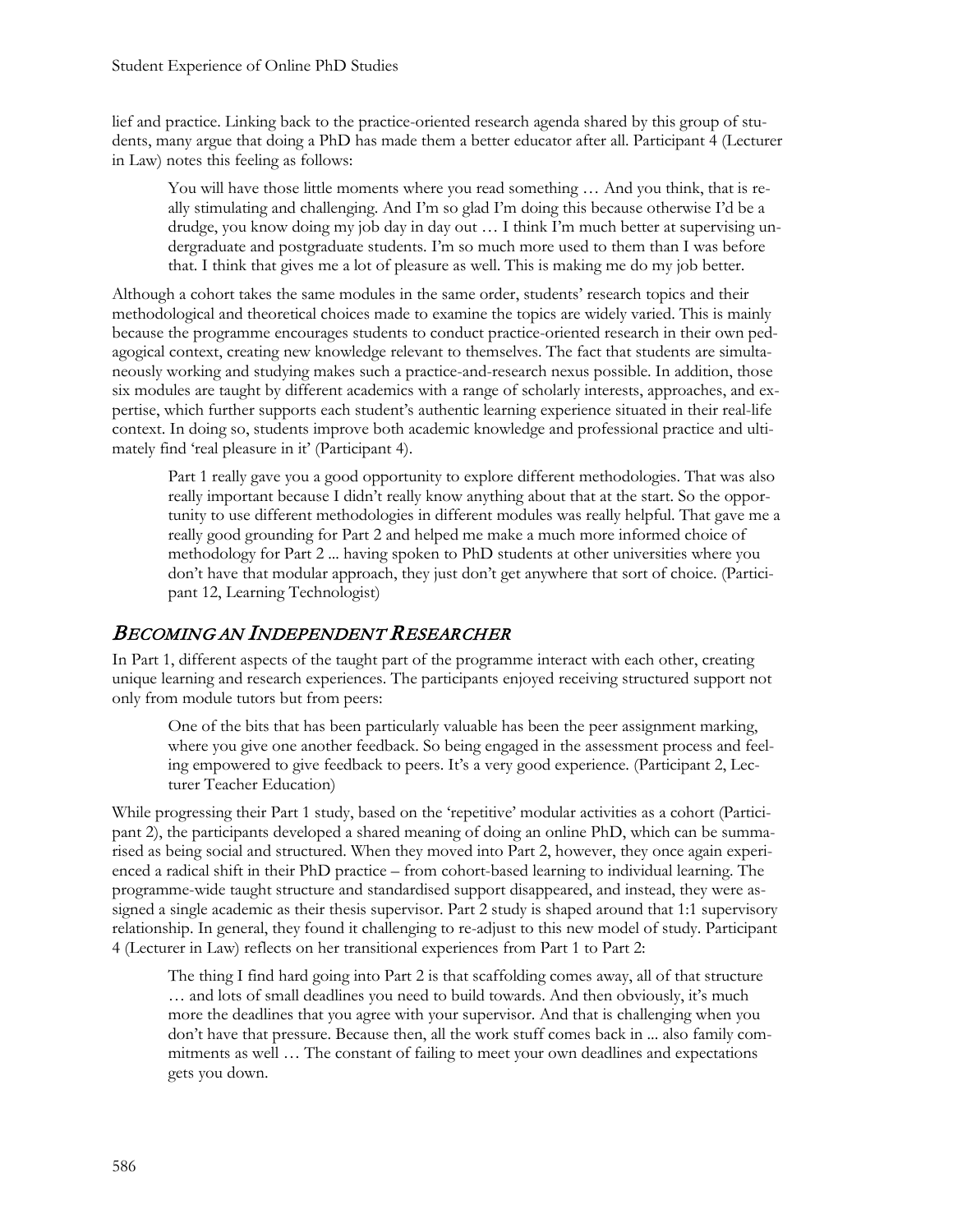Participant 12 (Learning Technologist) also recalls:

As soon as you get into Part 2, it's really difficult to maintain those community ties. We set up a little sort of learning group … we tried to keep it going and it just died really as everyone gets immersed in their Part 2. When you get into Part 2, you become suddenly very focused on your own project.

Inevitably, the participants' transitional experiences tended to be primarily influenced by how their relationship with the assigned supervisor was established. How each supervisor interacts and communicates with their supervisees varies. For example, some supervisors set up a monthly one-to-one online meeting, some speak with their students mostly via email and organise an appointment only when required, and some supervisors periodically organise online group meetings inviting all of their supervisees. Regardless of the formats of interactions, establishing a supportive supervisory relationship is a core element of the Part 2 study, through which students overcome a sense of being disoriented and left alone. Participant 6 (Lecturer in Health Service Management) explains the feeling of moving into Part 2:

Part 2 is just absolutely where you discover if you have the ability to independently research. Because you know, it's up to you to maintain the contact [with your supervisor] … You know, [my supervisor] always read everything that I sent, she gave me very good feedback always, and we had great conversations. But ultimately, you know, it's up to me … in Part 2, I find just that journey is a lonely, lonely, lonely journey. And that's where having even just a good rapport, even a friendly supervisor, does help.

The supervisory rules are, however, often imposed by supervisors who have developed and executed the rules for many years. In most cases, it is rather difficult for individual students to challenge the rules – thus, when students do not 'get along with' their supervisors (Participant 3, Vocational Trainer), they can feel even more lonely in Part 2. While the participants attempted to set up a good relationship with their supervisor, they also strived to become self-disciplined, setting up a new PhD work and professional work balance. Gradually, each participant developed a personally suitable approach to their Part 2 study and became an independent PhD researcher. Over the following two or three years, while conducting a thesis project, writing up a thesis, and defending it, students have become more and more independent.

The meaning of independence is unique in the online PhD programme. In Part 1, students are introduced to the diversity of methodological and theoretical ideas and encouraged to bring their professional interests into the centre of their thesis project. As a result, each student develops a thesis project that reflects their own academic and professional interests. In many cases, assigned supervisors and supervisees do not share the same research interests or methodological and theoretical approaches. Simply put, allocating twenty students to six academics every year (since a new cohort always comes into Part 1) is a daunting task, and it is impossible to grant power to students (or even to academics) to choose their preferred supervisors (supervisees). Despite the considerable matching effort, therefore, the result is frequently unsatisfactory and even disappointing to students. In this situation, students develop their own research profile, which is disconnected to their supervisors' scholarship. Thus, the role of supervisors is somewhat limiting – being someone 'I can go to if I have any questions or concerns related to my PhD' (Participant 5, Lecturer in Human Resources Management), and who tells 'whether I am on the right track of not' (Participant 9, Associate Professor in Law). At the end of the day, however, the PhD is 'up to me' (Participant 6).

## BECOMING SCHOLARLY VS BECOMING A SCHOLAR

At the end of their PhD, most participants are still at the same place where they began their PhD journey from in terms of their professional space, working with the same group of colleagues and students. Some have moved to a different workplace (e.g., from university A to university B); how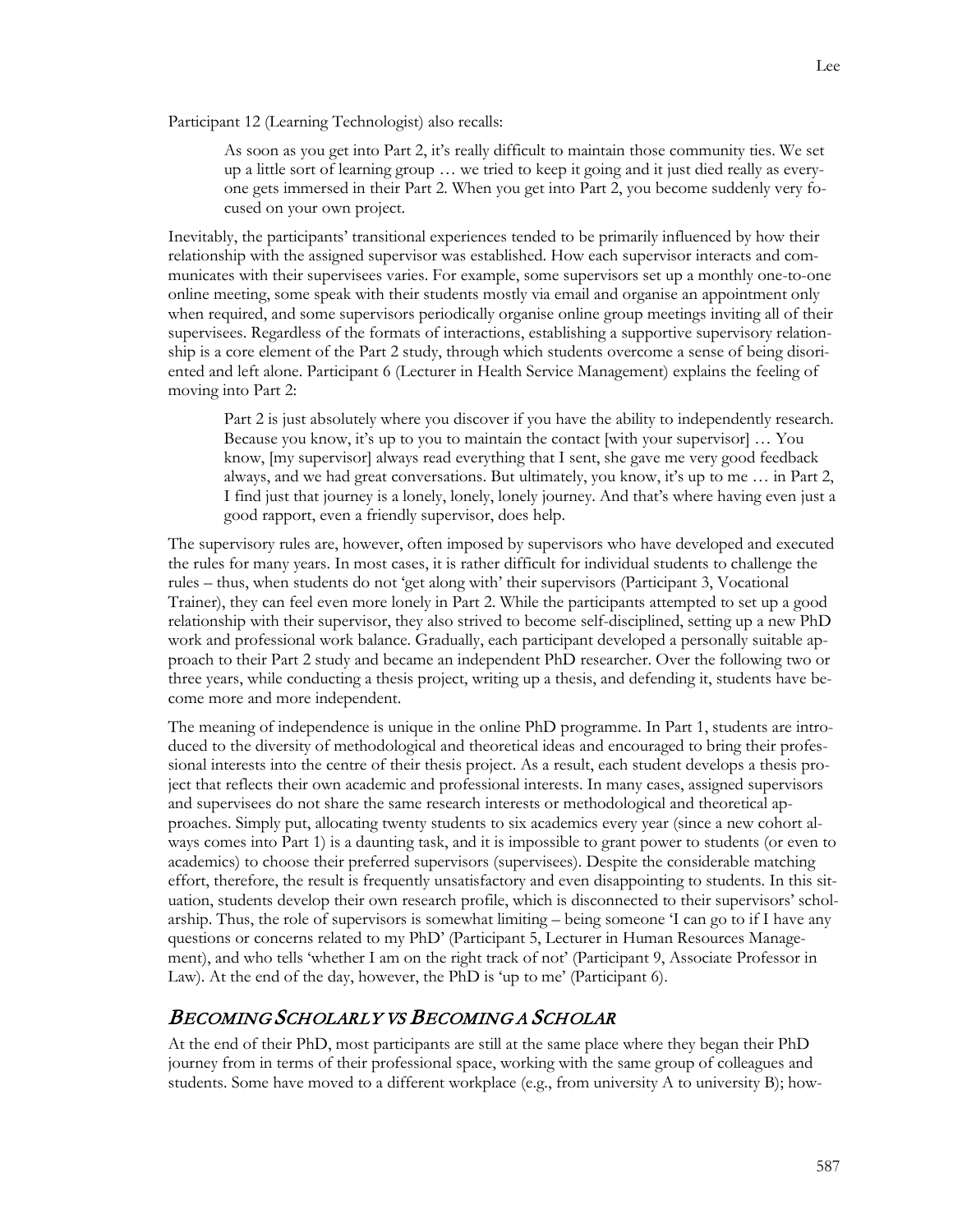ever, the nature of their professional practice has remained the same (e.g., teaching subject C). As discussed earlier, many participants in this study were already experienced lecturers in their own disciplinary field, and the purpose of earning a PhD was not necessary to cross the disciplinary boundaries and become a lecturer in education. Nevertheless, they have experienced some meaningful changes in their everyday practice and scholarly identity as a result of the PhD, as Participant 2 (Lecturer in Teacher Education) explains:

I think I'm more scholarly now than I was before. I read more now than I did before. [However,] the college I work in doesn't, we don't have a huge postgraduate cohort at the moment … So my daily work does not require me to be very scholarly … And in fact, amongst our group, there would be very few people who are actively publishing. I see the PhD as being something sensible to achieve. I managed to get something published last year and there was a great sense of achievement in it. But I have no real desire to get published again, which sounds awful because to many people, it's their thing. It's not my thing.

As shown, there is a rather interesting tension in the participants' narratives that draws a line between 'becoming scholarly' and 'becoming a scholar'. When they were asked to talk about their scholarly identity formed through their engagement with PhD studies, they were all willing to say that they have done some meaningful scholarly works (i.e., thesis, academic presentations, and publications). However, many were noticeably hesitant to answer 'Yes' to the follow-up question, 'Do you think you are a scholar?'. Nine of them answered, 'No'. The three who answered, 'Yes', also tried to distinguish their scholarly identity from more traditional scholars' by adding a phrase like 'I know I may not be as a scholar as you know those who have been in academia for ages' (Participant 3, Vocational Trainer). They seem to identify themselves more comfortably as an educational researcher – an educator researching their practice.

Regardless of their acceptance of the identity of a scholar, the participants have engaged in academic discussion in education and developed a methodological and theoretical underpinning of educational research. They have completed a thesis project concerning an educational problem with a clear sense of independence. In essence, the very fact that they earn a PhD indicates that they successfully make an original contribution to the field of education, and this is demonstrated in their thesis and during their oral defense. Many have become a more active member of an educational research community through presenting and publishing their coursework (e.g., module assignments). Whether they are fully aware of it or not, therefore, their PhD has changed not only their own perception and practice but their institutional and social positions:

I talk like a scholar in front of my colleagues. Whenever I do this, they say, ah now you're Dr. [surname]. Little by little, this has happened I believe. I know I may not be as a scholar as you know those who have been in academia for ages. But now, I could see the difference in myself when I was giving a presentation last month at an international conference and when I was giving a kind of in-service local training, presentations, workshops at the institute I work for. (Participant 3)

## **DISCUSSION**

This study confirms many of the previous claims about online doctoral studies. As F. W. Kung (2017) suggests, online PhD students appreciate the convenience and accessibility of their programmes. Some participants also mentioned multiculturism, having an international cohort, as one of the strengths of the programme as ten out of thirteen interview participants are international students themselves. Such *onlineness* of their study enables them to study in this UK-based programme without leaving their home countries and to continue their professional and social responsibilities, which is one of the fundamental reasons for them to choose the particular programme. However, this study also reveals that the *PhDness* of their study is a prior requirement for their programme choice.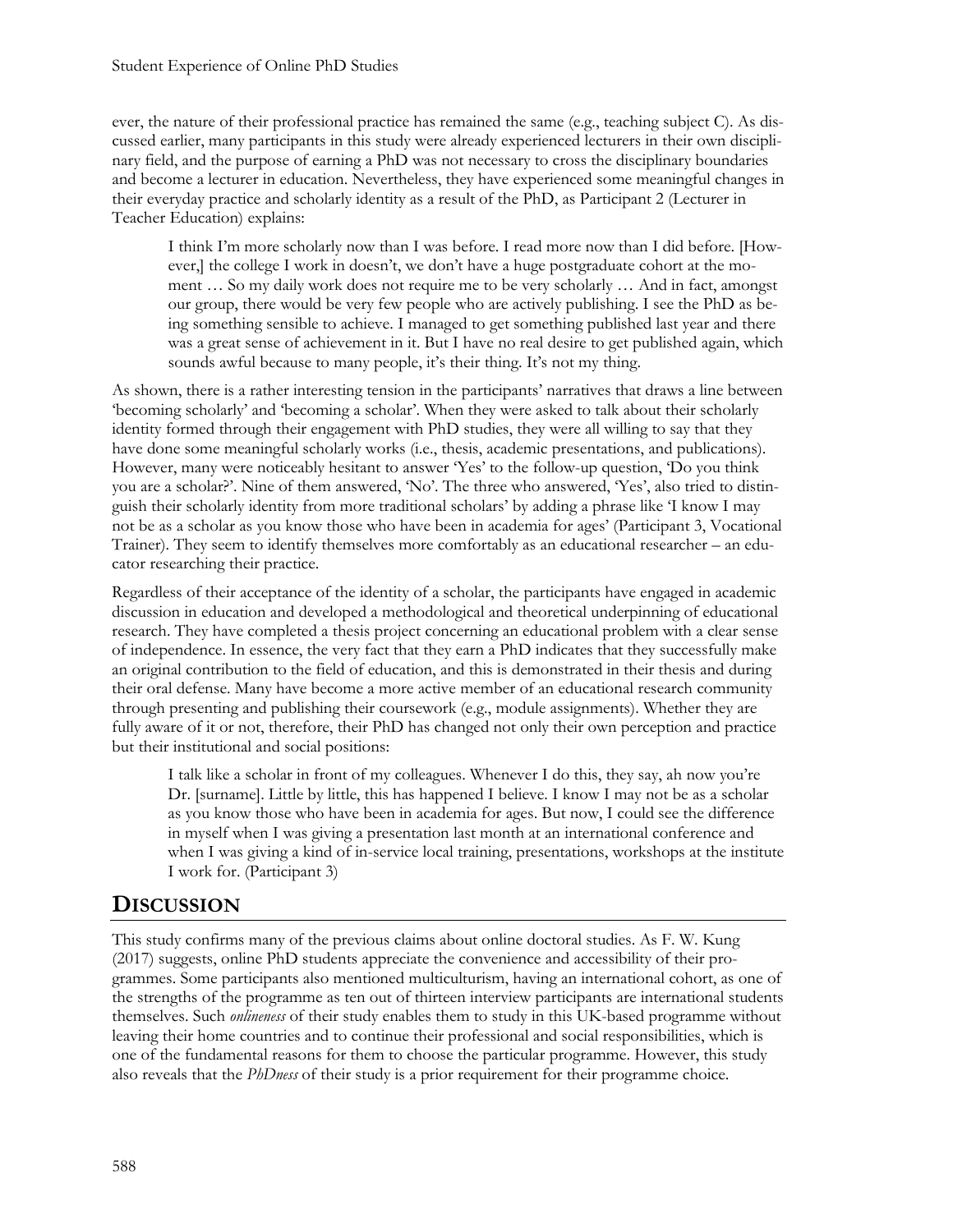Similar to Bolliger and Halupa's (2012) findings, online PhD students experience a high level of anxiety especially at the beginning of their study, and this strongly influences each student's perceived satisfaction with their programme. Our study further explains where such a high level of anxiety comes from—the idea of the convenience of online education seems to generate a false perception towards online PhD studies being easy and less academic. In addition, most students find the academic field of education highly relevant to their current educational practice; however, they do not have an academic background in education. The PhDness, therefore, attracts those students to the programme in the first place but make them question their ability to pursue the PhD level study without appropriate prior learning. Unlike Bolliger and Halupa (2012), however, our research participants demonstrate that they feel less anxious but more confident at the end of the first year as they become familiarised with a new learning environment.

The *cohortness* and networked learning approaches in the programme give students a strong sense of community and social presence, which effectively supports their adjustment to the programme. This finding is also supported by previous studies (Ames et al., 2018; Denman et al., 2018; Rockinson-Szapkiw et al., 2016). Our findings, however, provide counter-evidence that this social aspect of the programme can be an additional source of anxiety to those students who have never engaged in networked learning activities. Especially when part-time students are struggling to find time and resources to dedicate to their studies (F. W. Kung, 2017), these social components of the programme can be perceived as a burden. Thus, we need effective strategies to better orient students at the beginning of the programme and scaffold their social learning experiences – taking the *part-timeness* into account – rather than assuming their ability to communicate and collaborate online.

The present study also highlights the difficulty of losing the sense of cohortness when moving into Part 2, which has not been identified by previous studies. Developing a strong cohort community in Part 1 is not an automatic process. It requires mutual effort from its members. However, sustaining the cohort relationships in Part 2, where structured social learning activities are absent, requires even more serious effort, which can be a huge challenge to part-time students. Thus, online PhD programmes need to better support students' Part 2 transition. In the same vein, the programmes can also rethink about how to help students and supervisors to establish an effective supervisory practice. As previous studies suggest (Berg, 2016; Kumar & Coe, 2017; Roumell & Bolliger, 2017), many students find it challenging to develop a positive relationship with their supervisors without face-to-face interactions. It is even more challenging when the academic interests of students and supervisors do not match at all.

This situation is caused by the interplay of different aspects of online PhD studies. Online PhD students, studying online part-time while working full-time, simultaneously exist in their academic space and professional space. Naturally, they develop a practice-oriented research agenda aiming for their research outcomes to inform their own practice. This *practice-orientedness* of online PhD studies enable students to become a better practitioner. Subsequently, most of them become a PhD researcher with their own research profile that is rather separated and distant from their supervisors'. Students still seek supervisory support to a minimum level necessary for thesis completion; however, they tend to have an ultimate sense of academic *independence* from their supervisors. In this context, it is a standard norm that students publish and present their research as a sole author. That is, it is rather challenging to realise Goodfellow's (2014) suggestion that supervisors provide opportunities to be engaged in scholarly activities in academic communities

### **CONCLUSION**

This paper has explored and captured meaningful aspects of the lived experiences of thirteen doctoral students in an online PhD programme. Our research shows that the essence of their lived experiences is multifaceted, including different characteristics of PhD education, part-time education, and online education. Those aspects interact and create a unique mode of educational experiences. In a more specific sense, their PhD journey – from the moment of choosing to do a PhD online to the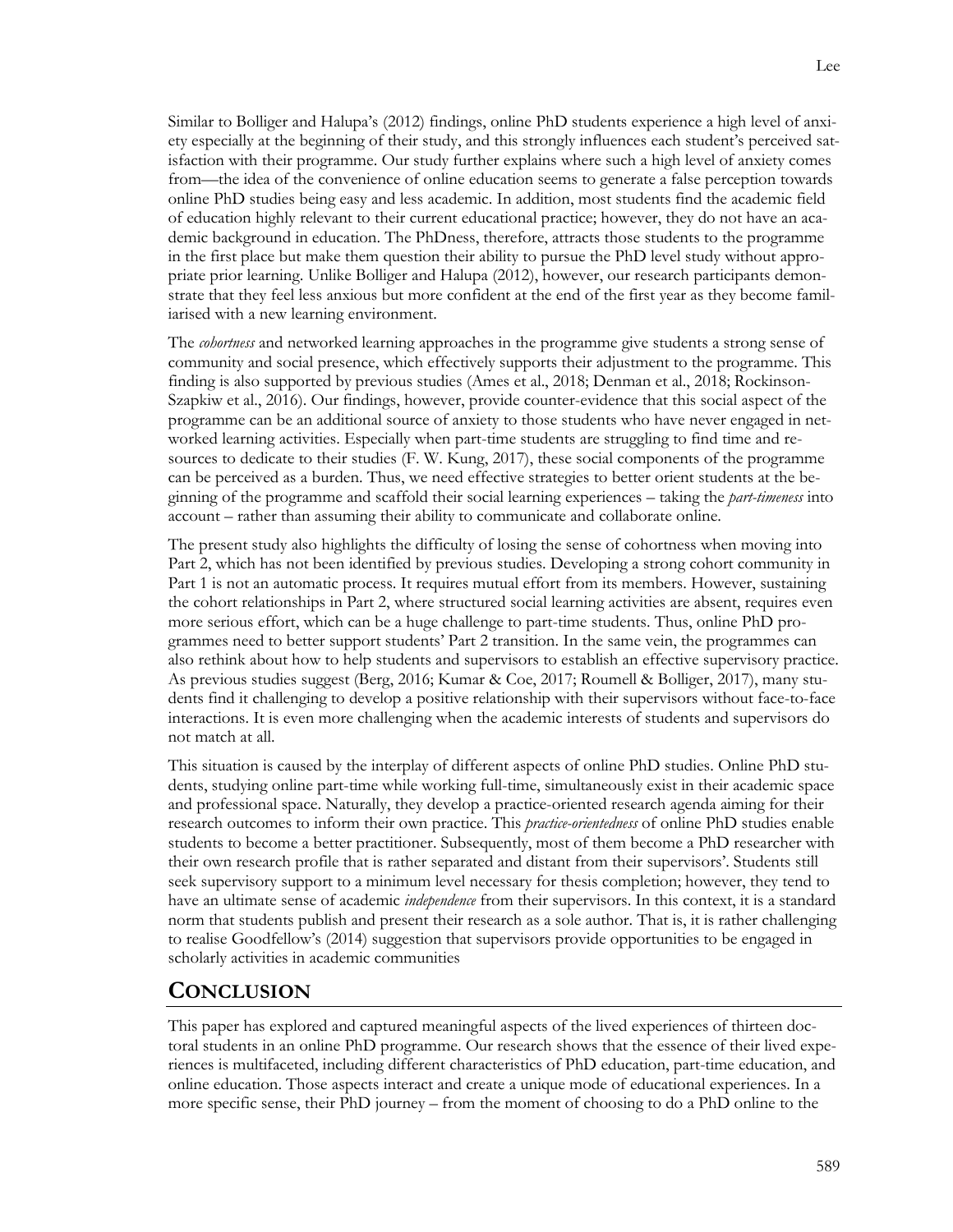moment of earning a PhD – has been guided by multiple, often conflicting, aspects of different doctoral education models such as the professional doctorate, the research doctorate, and the taught doctorate. Throughout the long journey, the participants have become a better practitioner and independent research, being engaged in multiple scholarly activities. However, many do not obtain a robust scholarly identity – as many would say, 'I become scholarly but not a scholar.' This may not necessarily be a problem, but an opportunity embedded in this new form of doctoral education, which may create and foster a vital research and practice nexus. However, it certainly challenges a taken-forgranted assumption on PhD education that is to develop a scholarly identity among doctoral students (Golde & Walker, 2006).

Given the growing popularity of online PhD education, it is essential to better understand the unique characteristics and experiences of students who choose to pursue a PhD in online programmes. Based on the understanding, online doctoral educators can provide adequate academic support suitable for this particular group. Different assumptions drawn from the existing knowledge set regarding conventional doctoral education are not readily applicable in emerging online education settings. Even the common divide between the research and professional doctorate may not be useful in today's doctoral education landscape with a growing diversity in student populations and doctoral education provisions (A. Lee et al., 2009). The small sample size in this single-sited study presents an obvious challenge in terms of the explanatory power and the generalisability of its findings. Future research can revisit the claims made in this article by including a larger sample size and employing different methodological approaches.

Some important questions that emerged from this study remain unanswered. For example, questions such as 'what does it mean by being a scholar to this group of PhD students?', 'how does being scholarly different from being a scholar?', and 'why do students in the program think they are not a scholar', can open up more meaningful and constructive discussion among all doctoral educators. A comparative study can be conducted to better capture the uniqueness of online PhD education and similarities and differences among diverse models of doctoral education. It can also be worthwhile to examine students' experiences in different online PhD programmes offered in other disciplines. Online PhD education scholarship can benefit from a more longitudinal approach to following the long journey of PhD students to develop a more comprehensive and holistic understanding of online PhD studies. Future research could perhaps follow an entire journey of a cohort, regularly collecting multiple datasets constructing their reflective narratives.

## **REFERENCES**

- Ames, C., Berman, R., & Casteel, A. (2018). A preliminary examination of doctoral student retention factors in private online workspaces. *International Journal of Doctoral Studies*, *13*, 79-107. <https://doi.org/10.28945/3958>
- Andrew, M. (2012). Supervising doctorates at a distance: Three trans-Tasman stories. *Quality Assurance in Education*, *20*(1), 42-53. <https://doi.org/10.1108/09684881211198239>
- Bao, Y., Kehm, B. M., & Ma, Y. (2018). From product to process: The reform of doctoral education in Europe and China. *Studies in Higher Education, 43*(3), 524-541. <https://doi.org/10.1080/03075079.2016.1182481>
- Bengtsen, S. S., & Jensen, G. S. (2015). Online supervision at the university: A comparative study of supervision on student assignments face-to-face and online. *Tidsskriftet Læring og Medier (LOM)*, *8*(13). <https://doi.org/10.7146/lom.v8i13.19381>
- Berg, G. A. (2016). The dissertation process and mentor relationships for African American and Latina/o students in an online program. *American Journal of Distance Education*, *30*(4), 225-236. htt[ps://doi.org/10.1080/08923647.2016.1227191](https://doi.org/10.1080/08923647.2016.1227191)
- Berry, S. (2017). Student support networks in online doctoral programs: Exploring nested communities.*International Journal of Doctoral Studies*, *12*, 33. <https://doi.org/10.28945/3676>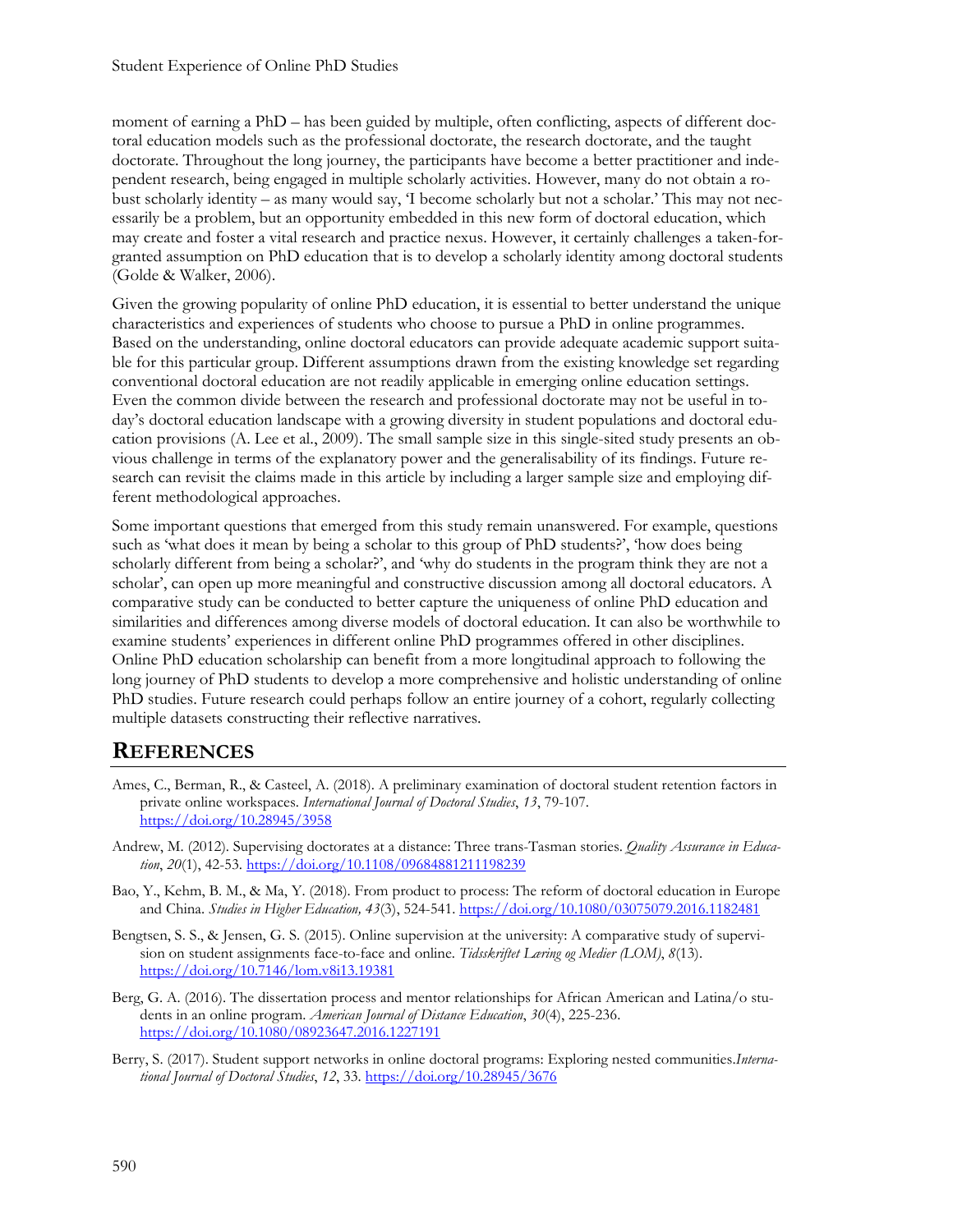- Bolliger, D. U., & Halupa, C. (2012). Student perceptions of satisfaction and anxiety in an online doctoral program. *Distance Education*, *33*(1), 81-98. <https://doi.org/10.1080/01587919.2012.667961>
- Byrd, J. C. (2016). Understanding the online doctoral learning experience: Factors that contribute to students' sense of community. *Journal of Educators Online*, *13*(2), 102-135. <https://doi.org/10.9743/JEO.2016.2.3>
- Callejo-Pérez, D. M., Fain, S. M., & Slater, J. J. (Eds.). (2011). *Higher education and human capital: Re/thinking the doctorate in America*. Sense Publishers. <https://doi.org/10.1007/978-94-6091-418-8>
- Candela, L., Carver, L., Diaz, A., Edmunds, J., Talusan, R., & Tarrant, T. A. (2009). An online doctoral education course using problem-based learning. *Journal of Nursing Education*, *48*(2), 116-119. <https://doi.org/10.3928/01484834-20090201-02>
- Card, K., Chambers, C. R., & Freeman, S., Jr. (2016). Is there a core curriculum across higher education doctoral programs? *International Journal of Doctoral Studies*, *11*, 127-146. <https://doi.org/10.28945/3409>
- Cohen, L., Manion, L., & Morrison, K. (2017). *Research methods in education* (8th ed.). Routledge. <https://doi.org/10.4324/9781315456539>
- Corbin, J., & Strauss, A. (2015). *Basics of qualitative research: Techniques and procedures for developing grounded theory.* Sage.<https://doi.org/10.4135/9781452230153>
- Creswell, J. W. (2014). Research design: Qualitative, quantitative and mixed methods approaches (4th ed.). Sage.
- Denman, P. M., Corrales, J. M., Smyth, S., & Craven, K. (2018). From ABD to PhD: A qualitative study examining the benefits of a support group during dissertation in an online doctoral program. *The Journal of Continuing Higher Education*, *66*(2), 106-114. <https://doi.org/10.1080/07377363.2018.1469067>
- Effken, J. A. (2008). Doctoral education from a distance. *Nursing Clinics of North America*, *43*(4), 557-566. <https://doi.org/10.1016/j.cnur.2008.06.007>
- Erichsen, E. A., Bolliger, D. U., & Halupa, C. (2014). Student satisfaction with graduate supervision in doctoral programs primarily delivered in distance education settings. *Studies in Higher Education*, *39*(2), 321-338. <https://doi.org/10.1080/03075079.2012.709496>
- Gibbons-Kunka, B. (2017). Synchronous office hours in an asynchronous course: Making the connection. *International Journal of Information and Communication Technology Education*, *13*(4), 98-110. <https://doi.org/10.4018/IJICTE.2017100108>
- Golde, C. M., & Walker, G. E. (Eds). (2006). *Envisioning the future of doctoral education. Preparing stewards of the discipline.* The Carnegie Foundation for the Advancement of Teaching.
- Goodfellow, L. M. (2014). Professional socialisation of students enrolled in an online doctor of philosophy program in nursing. *Journal of Nursing Education*, *53*(10), 595-599. [https://doi.org/10.3928/01484834-](https://doi.org/10.3928/01484834-20140922-06) [20140922-06](https://doi.org/10.3928/01484834-20140922-06)
- Gray, M. A., & Crosta, L. (2019). New perspectives in online doctoral supervision: A systematic literature review. *Studies in Continuing Education*, *41*(2), 173-190. <https://doi.org/10.1080/0158037X.2018.1532405>
- Groenewald, T. (2004). A phenomenological research design illustrated. *International Journal of Qualitative Methods, 3*(1), 42-55. <https://doi.org/10.1177/160940690400300104>
- Hammersley, M. (2000). *Taking sides in social research.* Routledge.
- Heidegger, M. (1962). *Being and time.* Harper & Row.
- Husserl, E. (1913/1983). *Ideas pertaining to a pure phenomenology and to a phenomenological philosophy general introduction to a pure phenomenology.* Martinus Nijhoof.
- Kennedy, E., & Gray, M. (2016). 'You're facing that machine but there's a human being behind it': Students' affective experiences on an online doctoral programme. *Pedagogy, Culture & Society*, *24*(3), 417-429. <https://doi.org/10.1080/14681366.2016.1175498>
- Kozar, O., & Lum, J. F. (2015). Online doctoral writing groups: Do facilitators or communication modes make a difference? *Quality in Higher Education*, *21*(1), 38-51. <https://doi.org/10.1080/13538322.2015.1032003>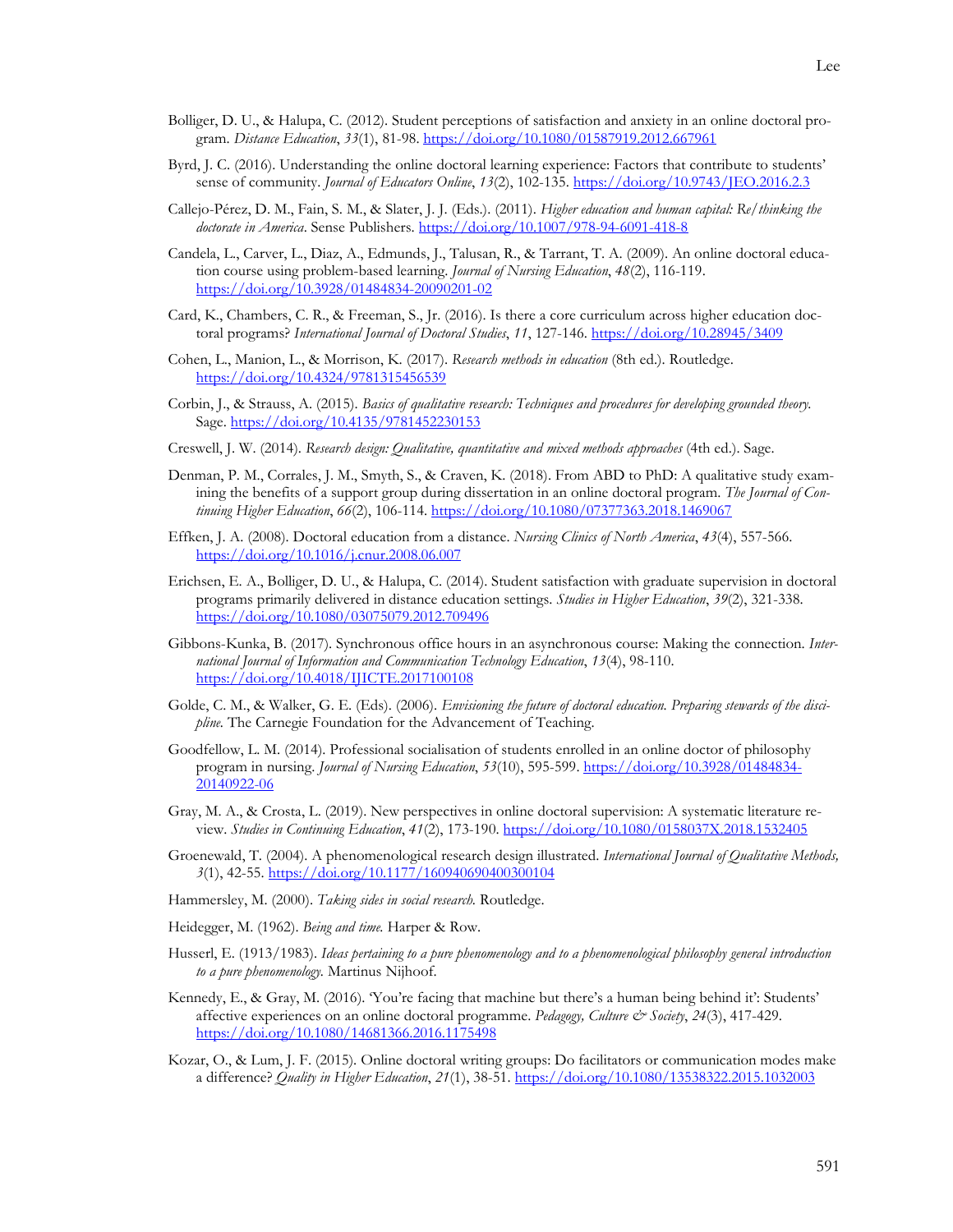- Kumar, S. (2014). Signature pedagogy, implementation and evaluation of an online program that impacts educational practice. *The Internet and Higher Education*, *21*, 60-67. <https://doi.org/10.1016/j.iheduc.2013.11.001>
- Kumar, S., & Coe, C. (2017). Mentoring and student support in online doctoral programs. *American Journal of Distance Education*, *31*(2), 128-142. <https://doi.org/10.1080/08923647.2017.1300464>
- Kung, F. W. (2017). Perceptions and career prospects of the distance doctor of education degree: Voices from the mid-career ELT tertiary practitioners. *Innovations in Education and Teaching International, 54*(1), 42-52. <https://doi.org/10.1080/14703297.2015.1018919>
- Kung, M., & Logan, T. J. (2014). An overview of online and hybrid doctoral degree programs in educational technology. *TechTrends*, *58*(4), 16. <https://doi.org/10.1007/s11528-014-0764-3>
- Lee, A., Brennan, M., & Green, B. (2009). Re-imagining doctoral education: Professional doctorates and beyond. *Higher Education Research & Development*, 28(3), 275-287. <https://doi.org/10.1080/07294360902839883>
- Lee, A., & Danby, S. (Eds.). (2012). *Reshaping doctoral education: International approaches and pedagogies.* Routledge. <https://doi.org/10.4324/9780203142783>
- Lee, K. (2018). Everyone already has their community beyond the screen: Reconceptualizing online learning and expanding boundaries. *Educational Technology Research and Development, 66*(5), 1255-1268. <https://doi.org/10.1007/s11423-018-9613-y>
- Lee, K. (2019). Transformative learning in online doctoral studies: Autoethnographic dialogue as a learning and research method. In M. Spector, B. Lockee, & M. Childress (Eds.), *Learning, design, and technology: An international compendium of theory, research, practice and policy.* Springer. <https://doi.org/10.1007/978-3-319-17727-4>
- Lee, K. (2020). Autoethnography as an authentic learning activity in online doctoral education: An integrated approach to authentic learning. *TechTrends, 64,* 570-580. <https://doi.org/10.1007/s11528-020-00508-1>
- Lincoln, Y. S., & Guba, E. G. (1985). Establishing trustworthiness. *Naturalistic Inquiry*, *289*, 331.
- Maor, D., Ensor, J. D., & Fraser, B. J. (2016). Doctoral supervision in virtual spaces: A review of research of web-based tools to develop collaborative supervision. *Higher Education Research & Development*,  $35(1)$ , 172-188. <https://doi.org/10.1080/07294360.2015.1121206>
- McWilliam, E. (2012). Forward. In A. Lee & S. Danby (Eds.), *Reshaping doctoral education: International approaches and pedagogies* (pp. xvii-xxii)*.* Routledge.
- Merleau-Ponty, M. (1945/2012). *Phenomenology of perception.* Routledge. <https://doi.org/10.4324/9780203720714>
- Mirick, R. G., & Wladkowski, S. (2020). Women's experiences with parenting during doctoral education: Impact on career trajectory. *International Journal of Doctoral Studies, 15*(1), 89-111. <https://doi.org/10.28945/4484>
- Nasiri, F., & Mafakheri, F. (2015). Postgraduate research supervision at a distance: A review of challenges and strategies. *Studies in Higher Education*, *40*(10), 1962-1969. <https://doi.org/10.1080/03075079.2014.914906>
- Park, C. (2007). *Redefining the doctorate. Discussion Paper.* Higher Education Academy. <https://eprints.lancs.ac.uk/id/eprint/435>
- Pearson, M., Evans, T., & Macauley, P. (2008). Growth and diversity in doctoral education: Assessing the Australian experience. *Higher Education, 55*(3), 357-372. <https://doi.org/10.1007/s10734-007-9059-3>
- Rockinson-Szapkiw, A. J., Spaulding, L. S., & Spaulding, M. T. (2016). Identifying significant integration and institutional factors that predict online doctoral persistence. *The Internet and Higher Education*, *31*, 101-112. <https://doi.org/10.1016/j.iheduc.2016.07.003>
- Roumell, E. A., & Bolliger, D. U. (2017). Experiences of faculty with doctoral student supervision in programs delivered via distance. *The Journal of Continuing Higher Education*, *65*(2), 82-93. <https://doi.org/10.1080/07377363.2017.1320179>
- Salter, D. W. (2019). An archetypal analysis of doctoral education as a heroic journey. *International Journal of Doctoral Studies, 14*, 525-542. <https://doi.org/10.28945/4408>